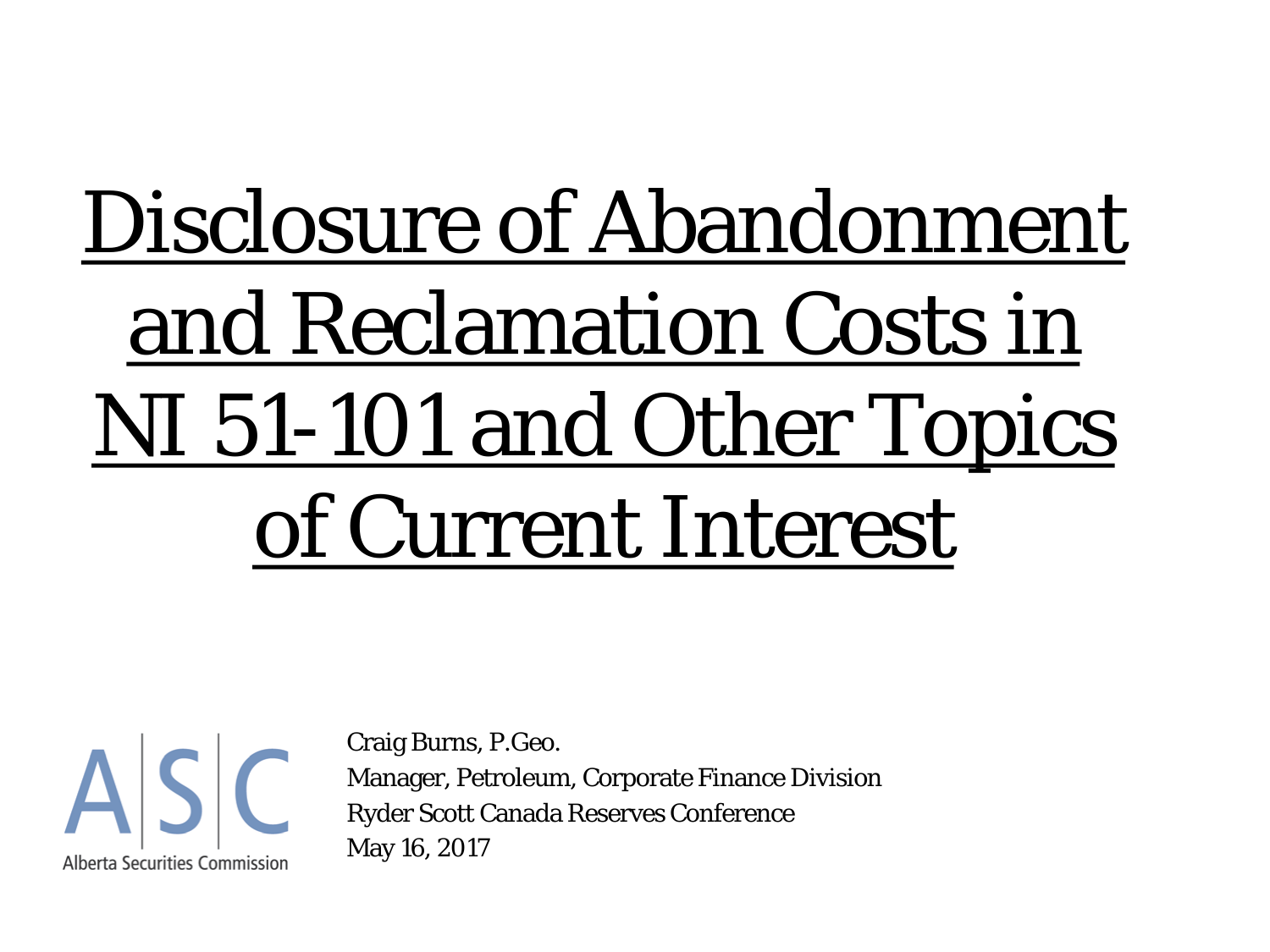#### **Agenda**



- 1. Introduction
- 2. Oil and Gas Regulatory Framework
- 3. Topics of Current Interest
- 4. Questions and Comments
- 5. Contact Information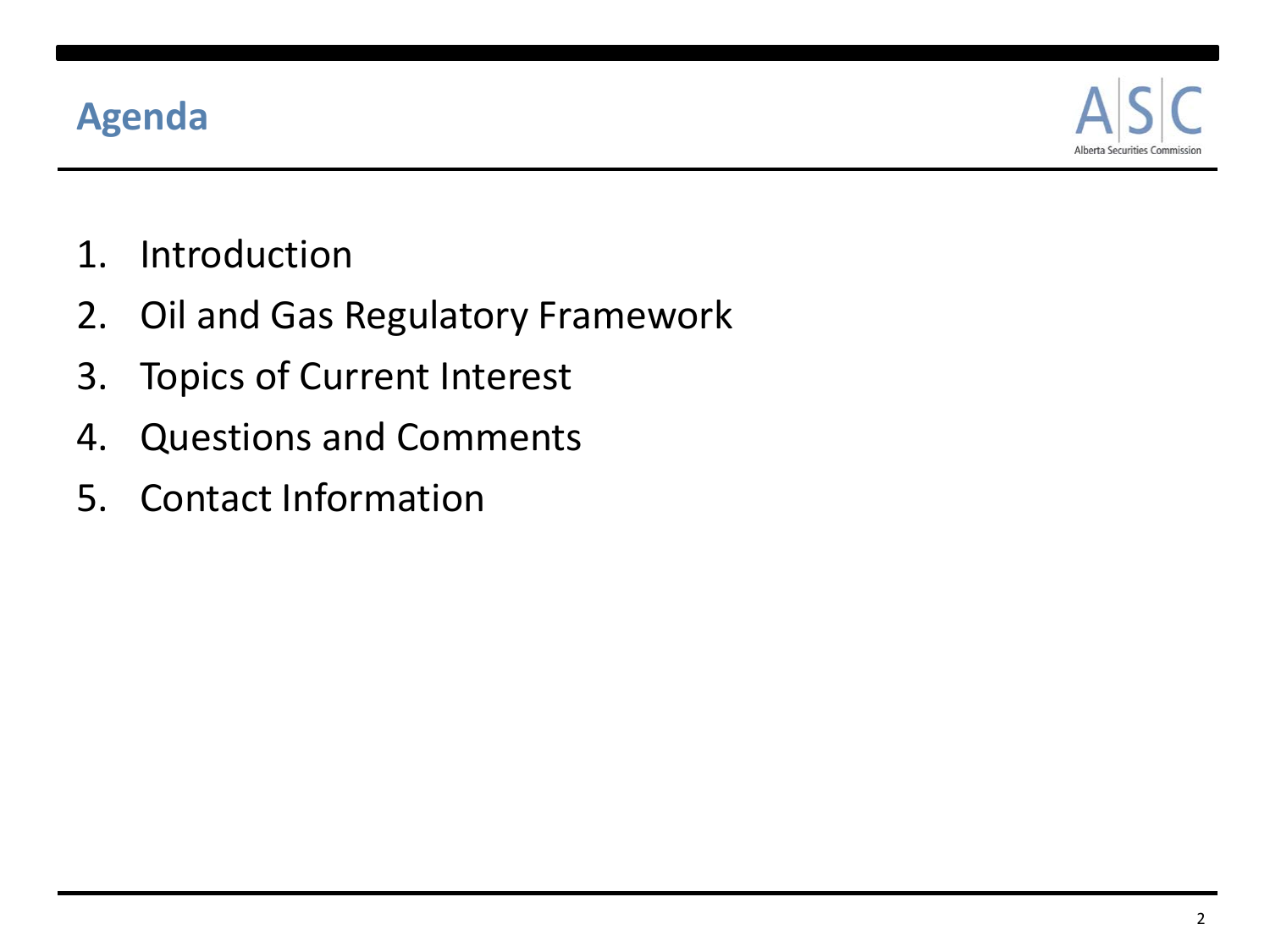#### **Agenda**



#### **1. Introduction**

- **a. Alberta Securities Commission**
- **b. Petroleum**
- 2. Oil and Gas Regulatory Framework
- 3. Topics of Current Interest
- 4. Questions and Comments
- 5. Contact Information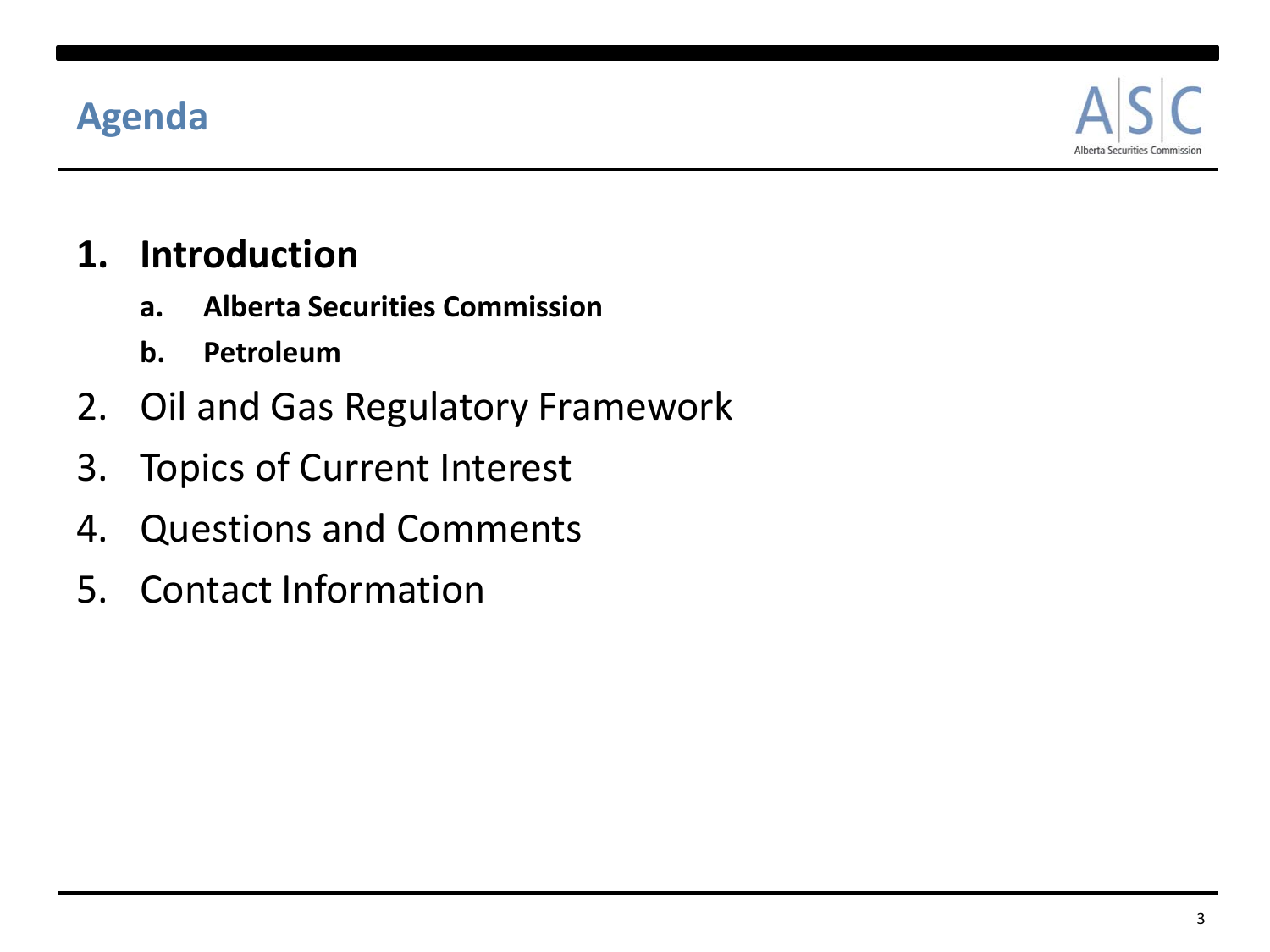

- Alberta Securities Commission (**ASC**)
	- Responsible for administering Alberta's securities laws
	- Entrusted to foster a fair and efficient capital market and protect investors
	- Encourages effective and compliant disclosure, based upon the provision of balanced, authentic, relevant and reliable information
- Member of the Canadian Securities Administrators (**CSA**)
	- Securities regulators from all provinces and territories
	- Improve, coordinate and harmonize regulation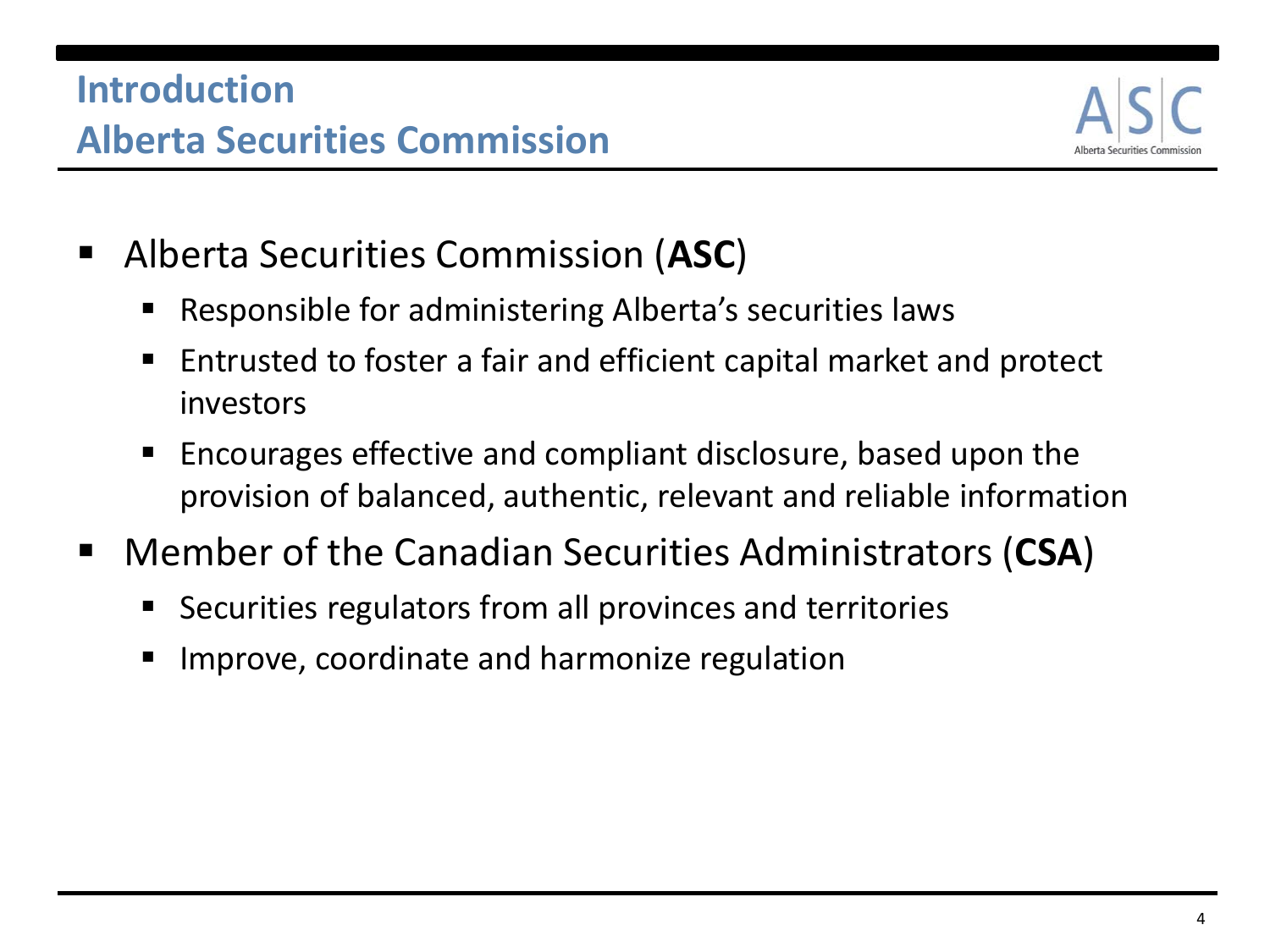## **Introduction Petroleum**



- Corporate Finance Division
- **Priorities** 
	- Continue proactivity as the CSA's lead oil and gas (**O&G**) regulator
	- Review O&G disclosure from reporting issuers (**RIs**) principally regulated by the ASC for compliance with securities legislation
	- Develop and maintain securities legislation and technical guidance
	- Communicate in a responsive manner with capital market participants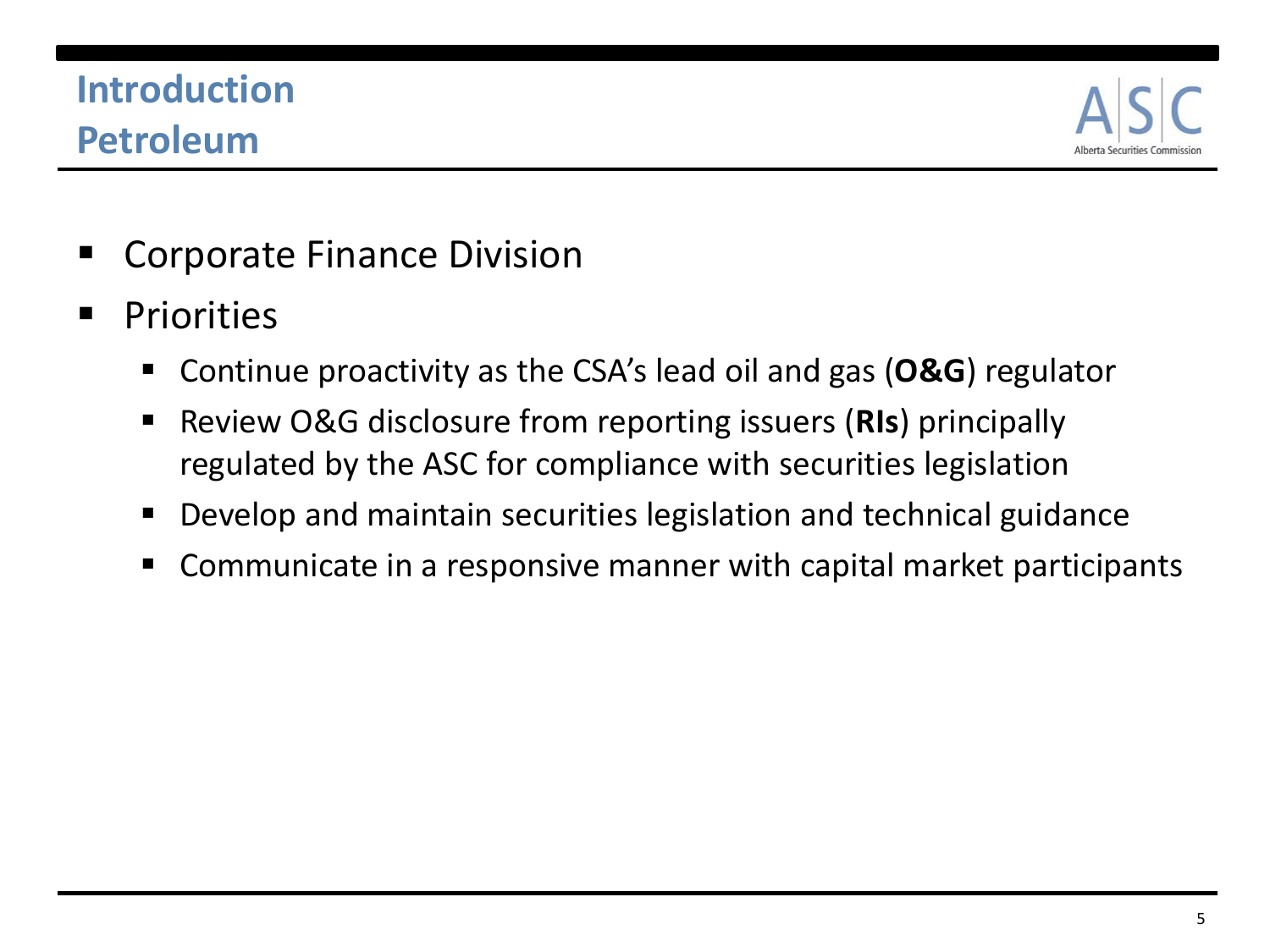# **Introduction Petroleum**



#### **Staff**

- **Craig Burns**, P.Geo., Manager, Petroleum
- **Floyd Williams**, P.Eng., Senior Petroleum Evaluation Engineer
- **Lynddy Garrido**, P.Eng., Petroleum Evaluation Engineer
- **Ramsey Yuen**, P.Eng., Petroleum Evaluation Engineer
- **Richard Bush**, C.E.T., Petroleum Analyst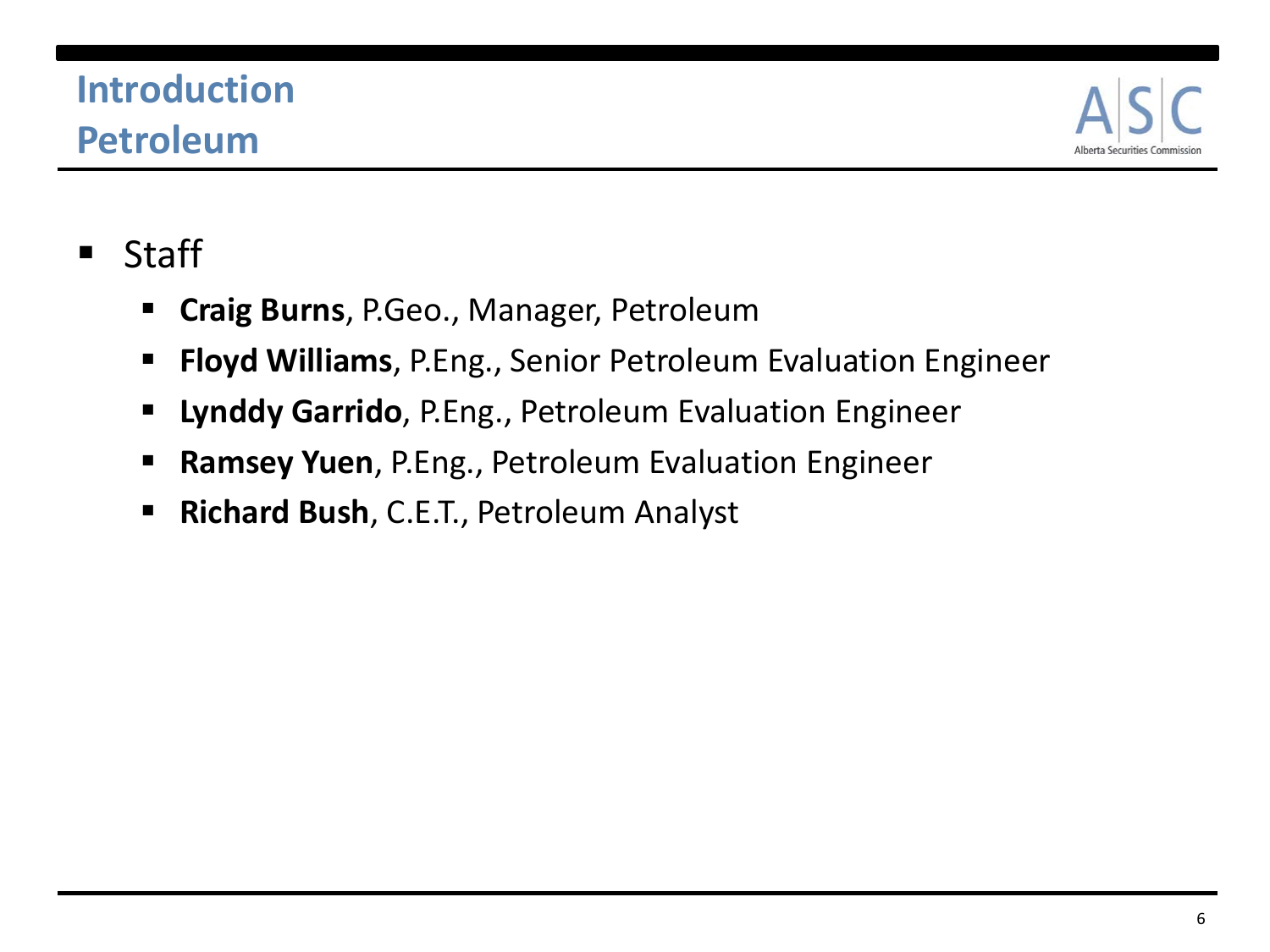# **Introduction Petroleum**



- $\blacksquare$  Recent activities
	- **Published** 
		- 2016 Oil and Gas Review Report
	- **Hosted** 
		- NI 51-101 Oil and Gas Review Information Session
	- **E** Completed
		- Internal review regarding July 1, 2015 implementation of
			- Amendments to National Instrument 51-101 *Standards of Disclosure for Oil and Gas Activities* (**NI 51-101**) and related forms
			- Changes to Companion Policy 51-101CP *Standards of Disclosure for Oil and Gas Activities* (**51-101CP**)
			- Revisions to staff notices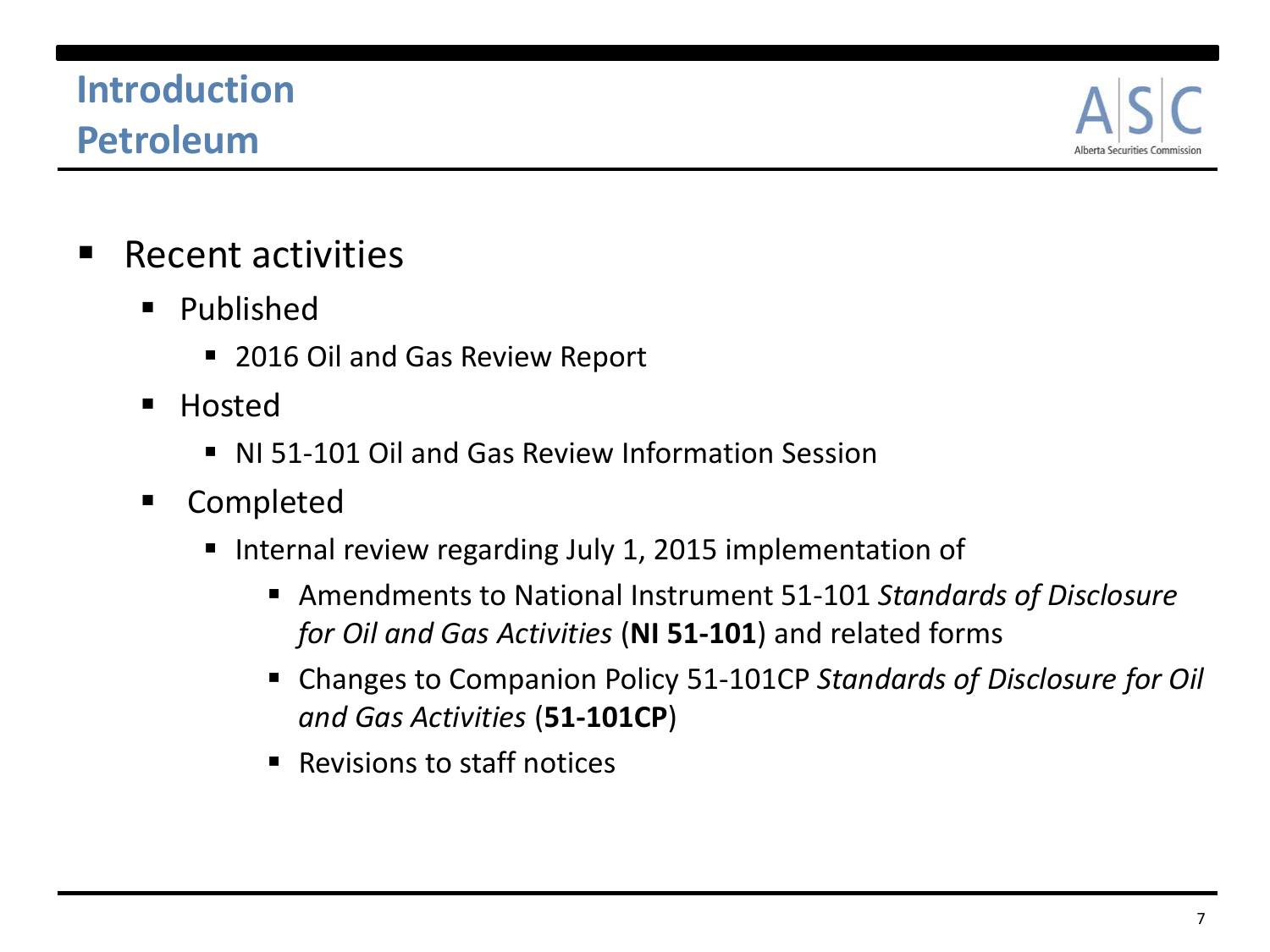#### **Agenda**



1. Introduction

#### **2. Oil and Gas Regulatory Framework**

- **a. Introduction**
- **b. Legislation**
- **c. Guidance**
- **d. Other**
- 3. Topics of Current Interest
- 4. Questions and Comments
- 5. Contact Information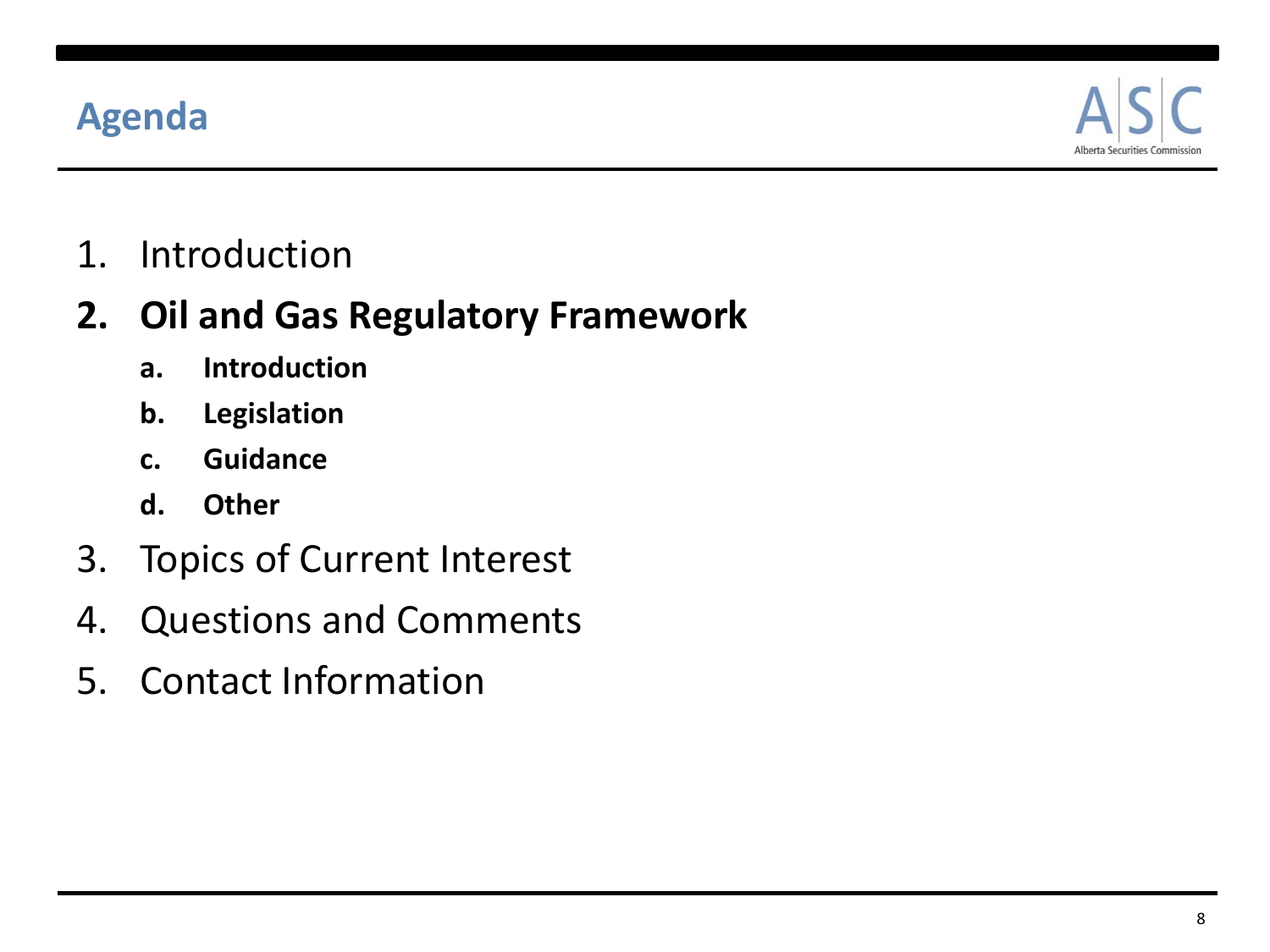# **Oil and Gas Regulatory Framework Introduction**



- RIs are responsible for their disclosure; professional service providers play an integral role
- Be mindful of
	- **Securities legislation** 
		- Designed for the provision of information that's
			- **Timely**
			- **Useful**
			- Reliable
	- Various requirements, restrictions and standards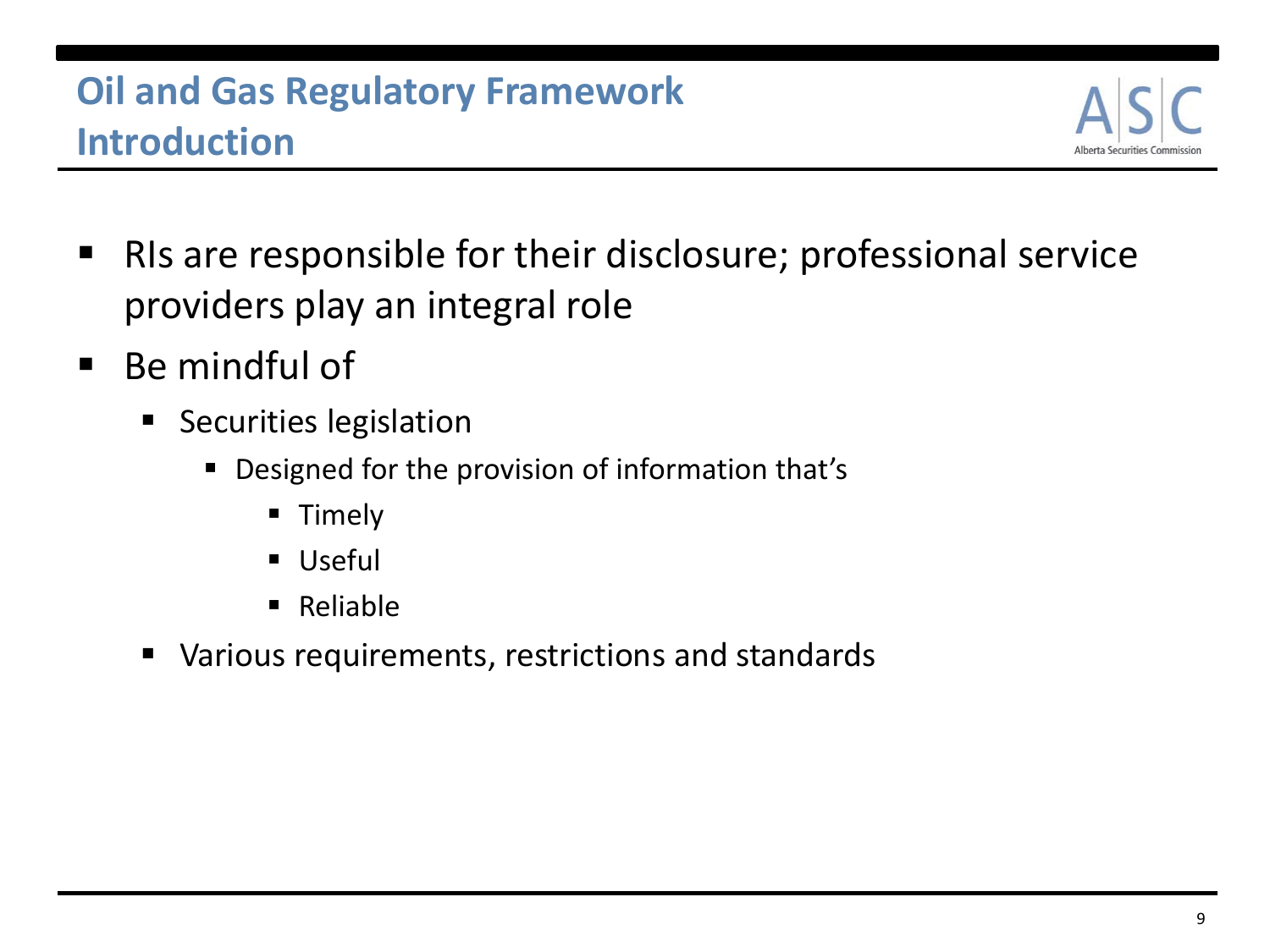

- General securities legislation, including *Securities Act* (Alberta)
- **NI 51-101** 
	- General disclosure standards and specific annual disclosure requirements for RIs engaged in O&G activities (**O&GA)**
	- Most recent amendments implemented July 1, 2015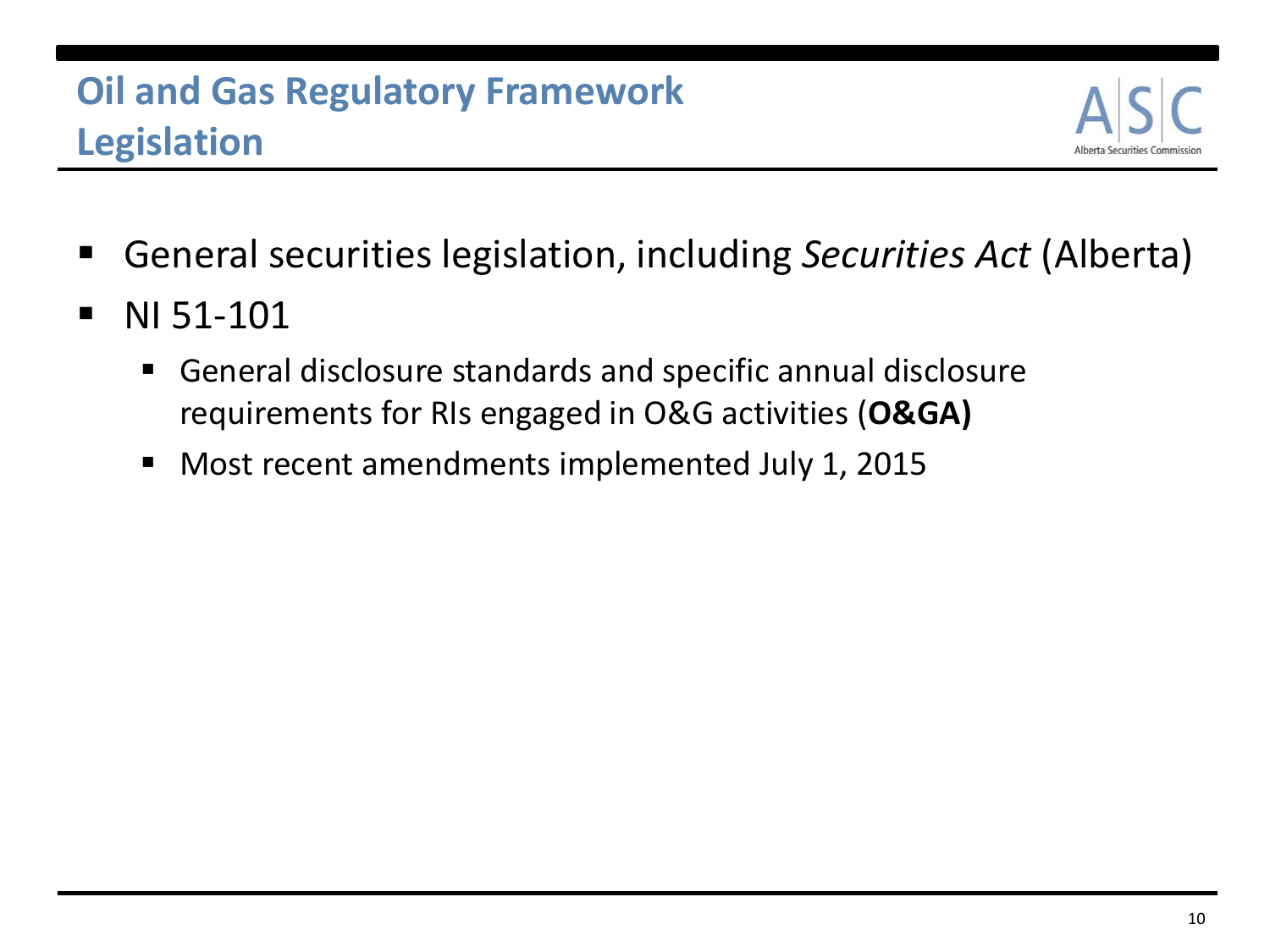# **Oil and Gas Regulatory Framework Legislation**



- Five related forms for filing on SEDAR<sup>1</sup>
	- 51-101F1 *Statement of Reserves Data and Other Oil and Gas Information2* (**Form 51-101F1**)
	- 51-101F2 *Report on [Reserves Data][,] [Contingent Resources Data] [and] [Prospective Resources Data] by Independent Qualified Reserves Evaluator or Auditor2* (**Form 51-101F2**)
		- Signing represents that data have, in all material respects, been determined and are in accordance with the Canadian Oil and Gas Evaluation Handbook (**COGE Handbook**)

1System for Electronic Document Analysis and Retrieval (SEDAR.com)

<sup>2</sup>Per section 2.1 of NI 51-101, to be filed with the securities regulatory authority not later than the date required by securities legislation to file audited financial statements for the most recent financial year then ended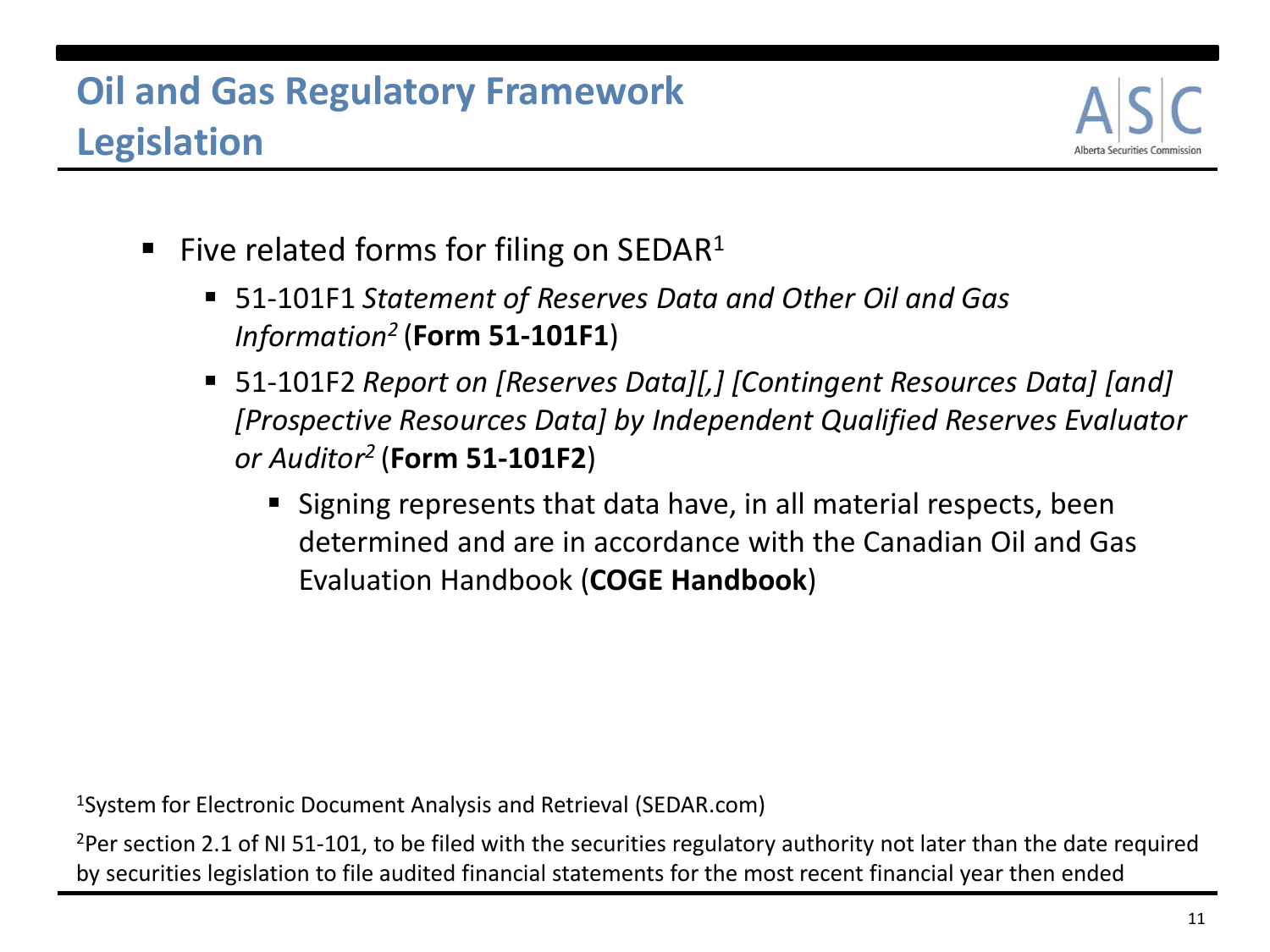# **Oil and Gas Regulatory Framework Legislation**



- 51-101F3 *Report of Management and Directors on Oil and Gas Disclosure2* (**Form 51-101F3**)
	- **Two alternatives** 
		- *[Alternative A: Reserves Data to Report or Contingent Resources Data or Prospective Resources Data to Report]*
		- *[Alternative B: No Reserves to Report and No Resources Other than Reserves to Report]*
	- **Signing represents approval of** 
		- Content and filing of Form 51-101F1
		- Filing of Form 51-101F2
		- Content and filing of Form 51-101F3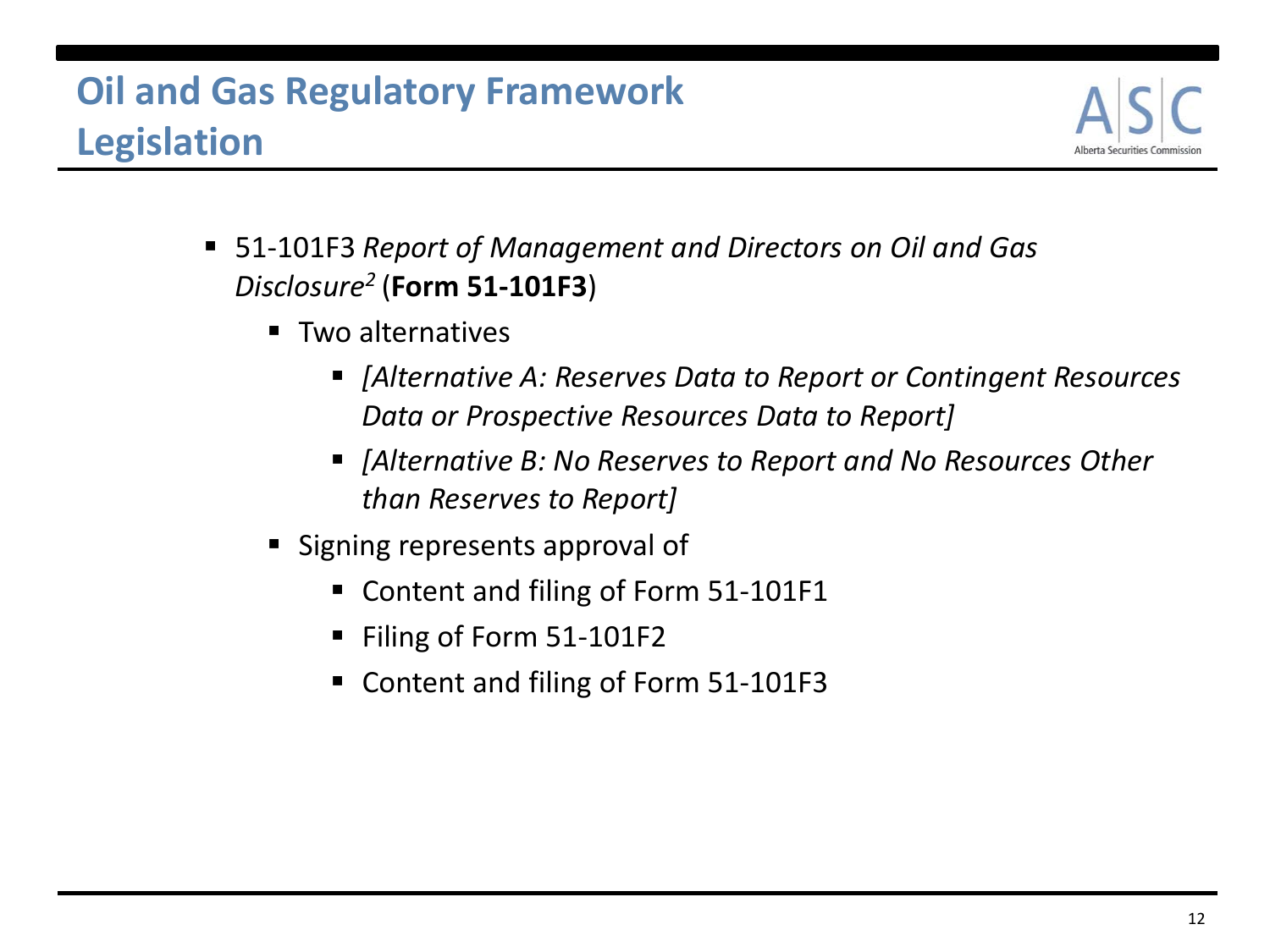# **Oil and Gas Regulatory Framework Legislation**



- 51-101F4 *Notice of Filing of 51-101F1 Information*
	- For RIs that file the reports required under section 2.1 of NI 51-101 in their annual information form
- 51-101F5 *Notice of Ceasing to Engage in Oil and Gas Activities*
	- File within 10 days per section 6.2 of NI 51-101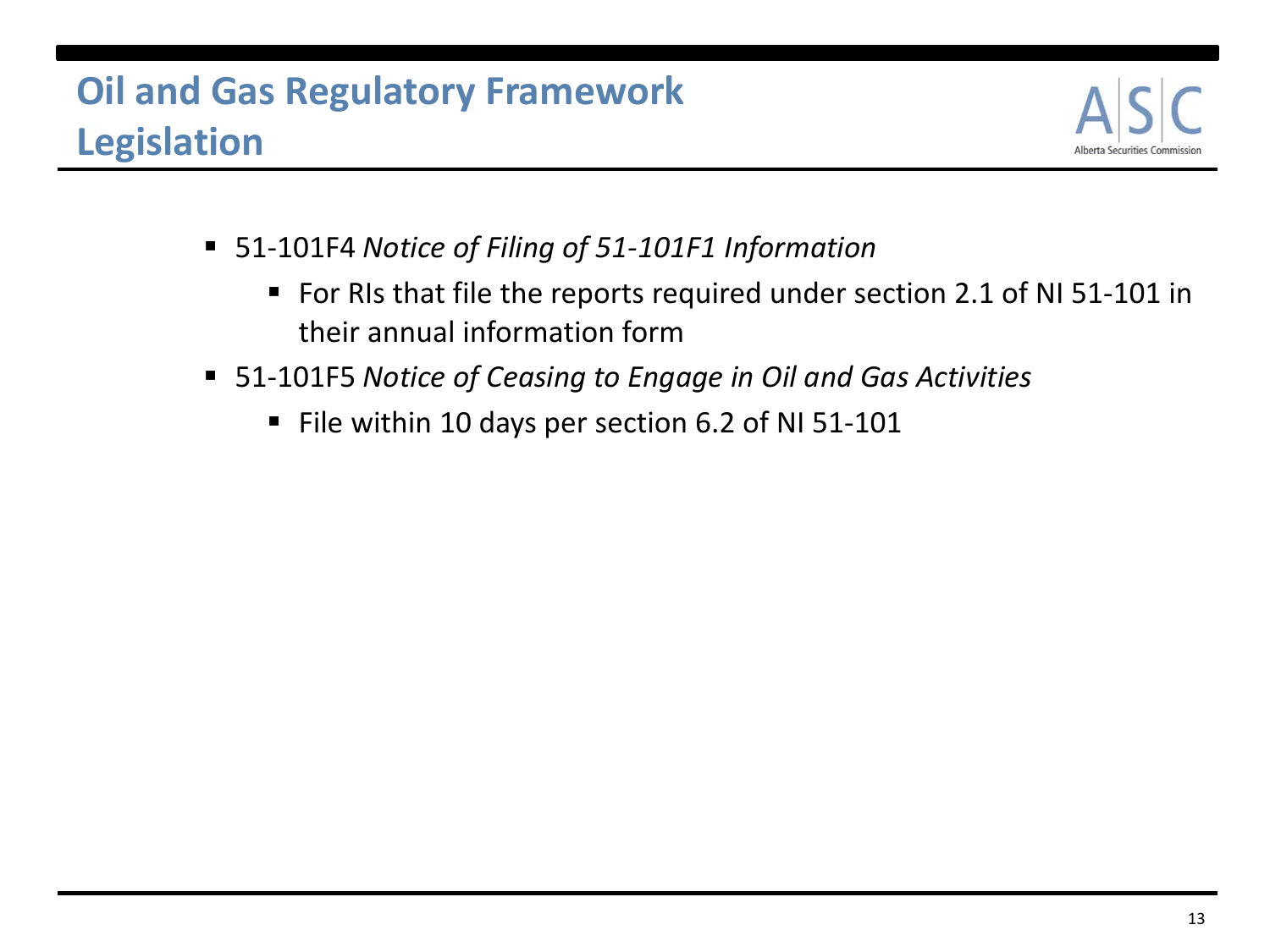## **Oil and Gas Regulatory Framework Guidance**



- 51-101CP
	- CSA interpretation and application of NI 51-101 and related forms
- Staff notices including
	- CSA Staff Notice 51-324 *Revised Glossary to NI 51-101* (**CSA SN 51-324**)
	- CSA Staff Notice 51-327 *Revised Guidance On Oil And Gas Disclosure*
	- CSA Staff Notice 51-345 *Disclosure of Abandonment and Reclamation Costs in National Instrument 51-101 Standards of Disclosure for Oil and Gas Activities and Related Forms*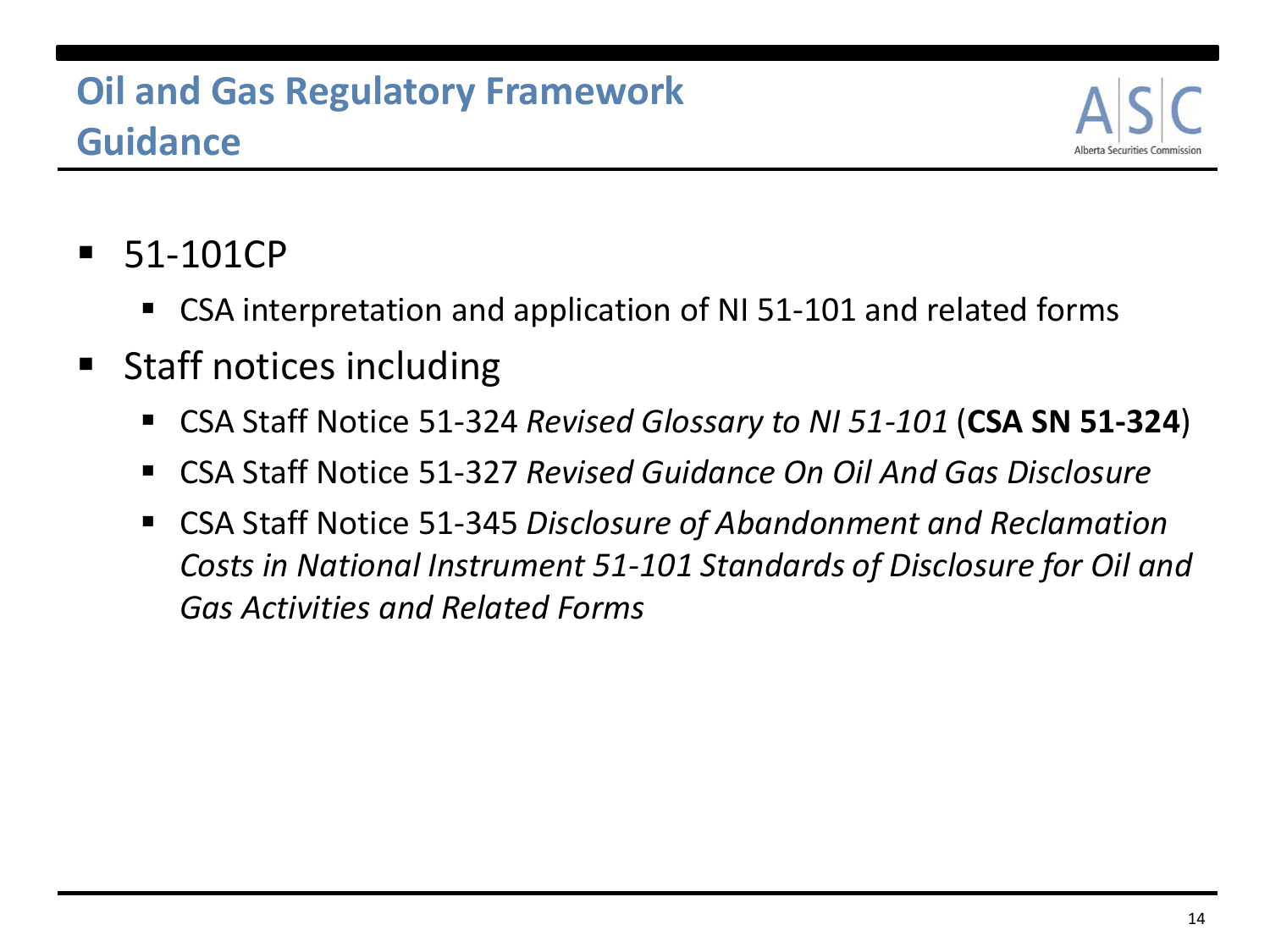# **Oil and Gas Regulatory Framework Guidance**



- COGE Handbook
	- Technical standard for NI 51-101
	- Maintained by the Society of Petroleum Evaluation Engineers (**SPEE**) (Calgary Chapter)
	- Amended from time to time, per section 1.1 Definitions of NI 51-101
		- **Effective on publishing**
	- **Update underway** 
		- New structure and revised content
		- Fall 2017 publication goal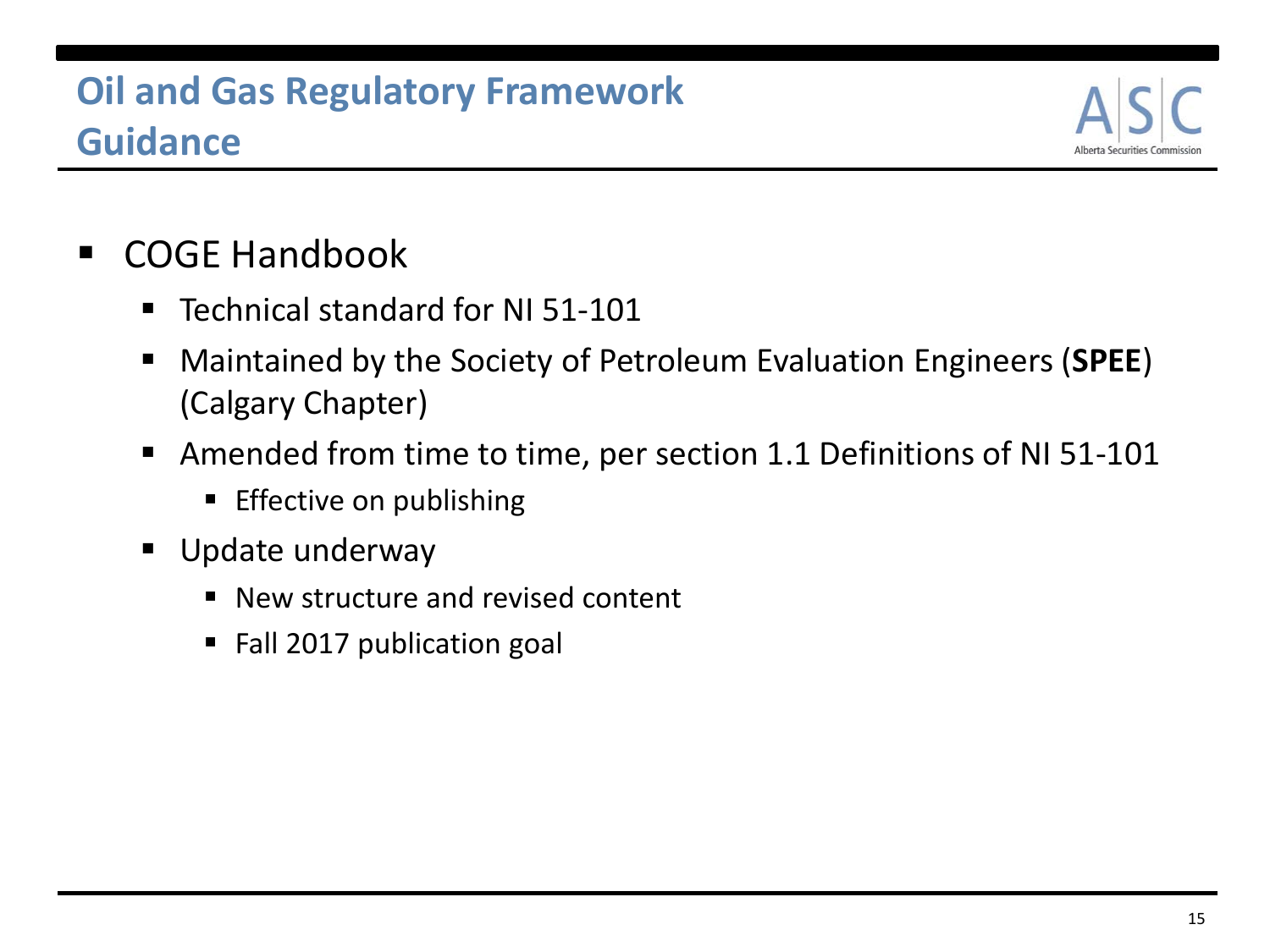

- ASC Office of the Chief Accountant financial reporting bulletins
	- Abandonment and Reclamation Costs
		- **Published April 2016**
	- Disclosure of Key Performance Indicators in the Oil and Gas Industry
		- Published December 2016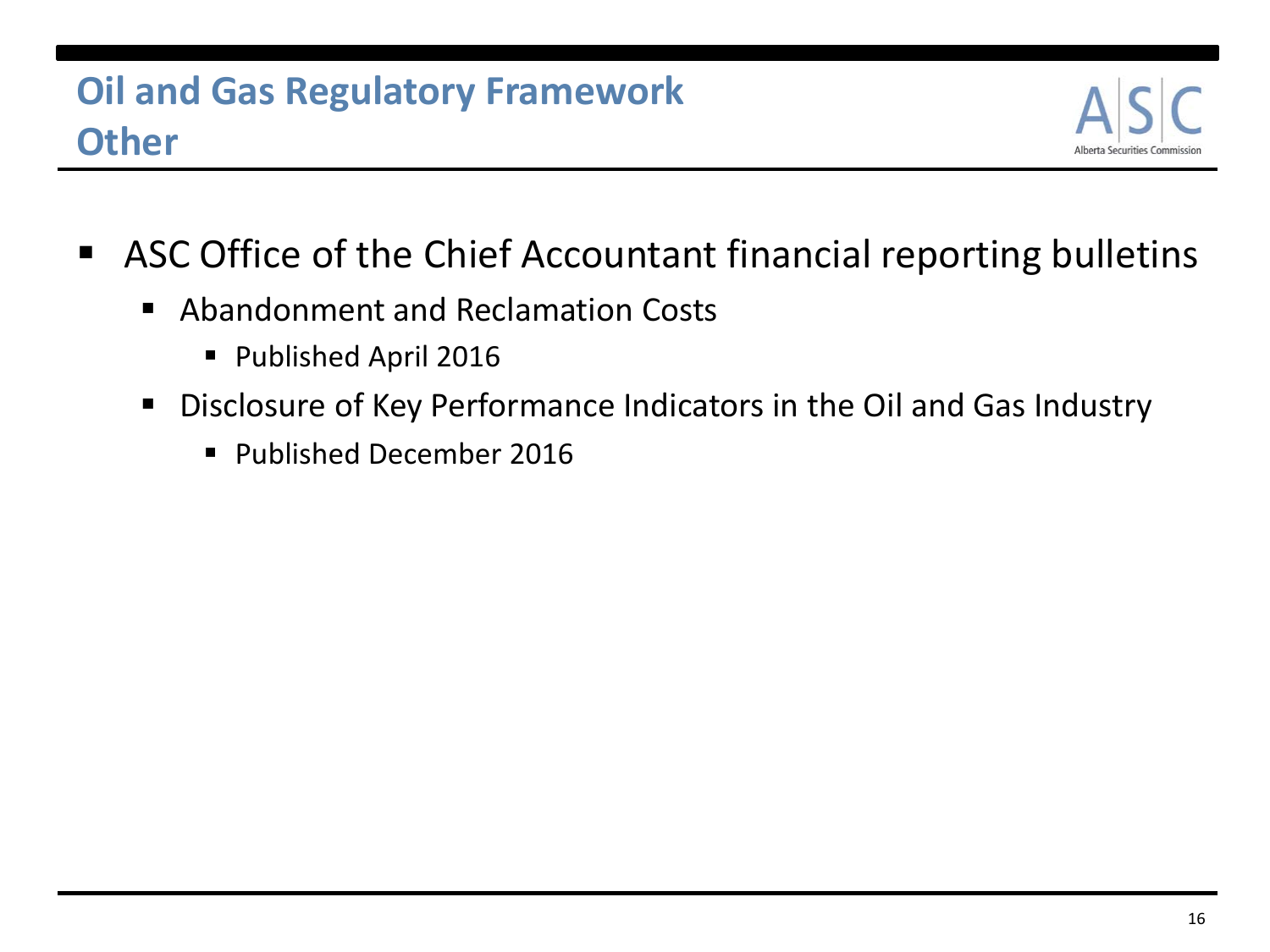#### **Agenda**



- 1. Introduction
- 2. Oil and Gas Regulatory Framework

## **3. Topics of Current Interest**

- **a. Abandonment and Reclamation Costs**
- **b. Undeveloped Reserves**
- **c. Reserves Reconciliations**
- 4. Questions and Comments
- 5. Contact Information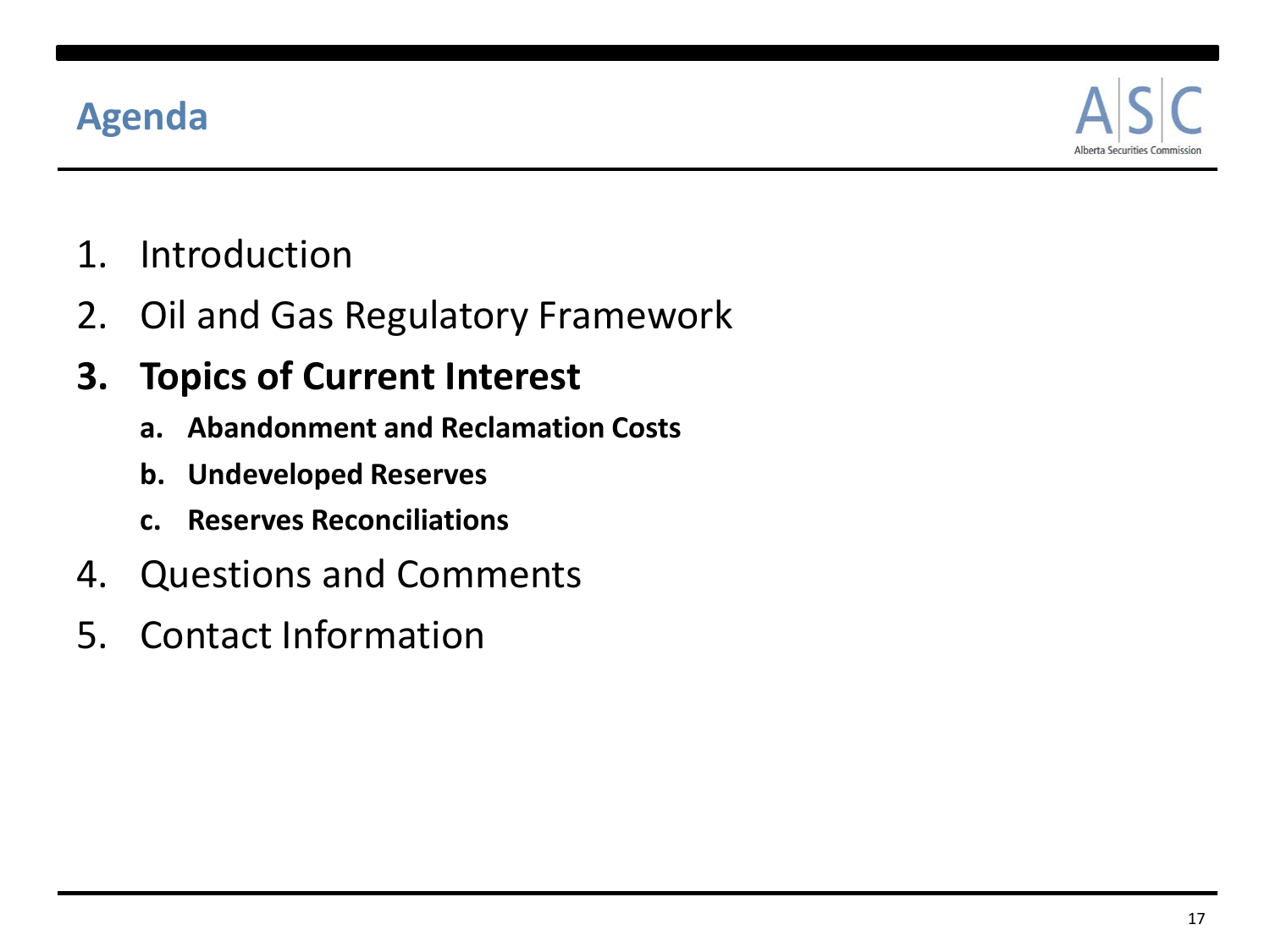

#### ■ Recent events

- Implementation of amendments to NI 51-101 and related forms; changes to 51-101CP; and revisions to staff notices
- Publication of CSA Staff Notice 51-345 *Disclosure of Abandonment and Reclamation Costs in National Instrument 51-101 Standards of Disclosure for Oil and Gas Activities and Related Forms*
- Publication of Office of the Chief Accountant Financial Reporting Bulletin Abandonment and Reclamation Costs
- Publication of 2016 Oil and Gas Review Report
	- Section 3.2.1 The Term "Property" discusses its relationship with abandonment and reclamation costs (**ARC**)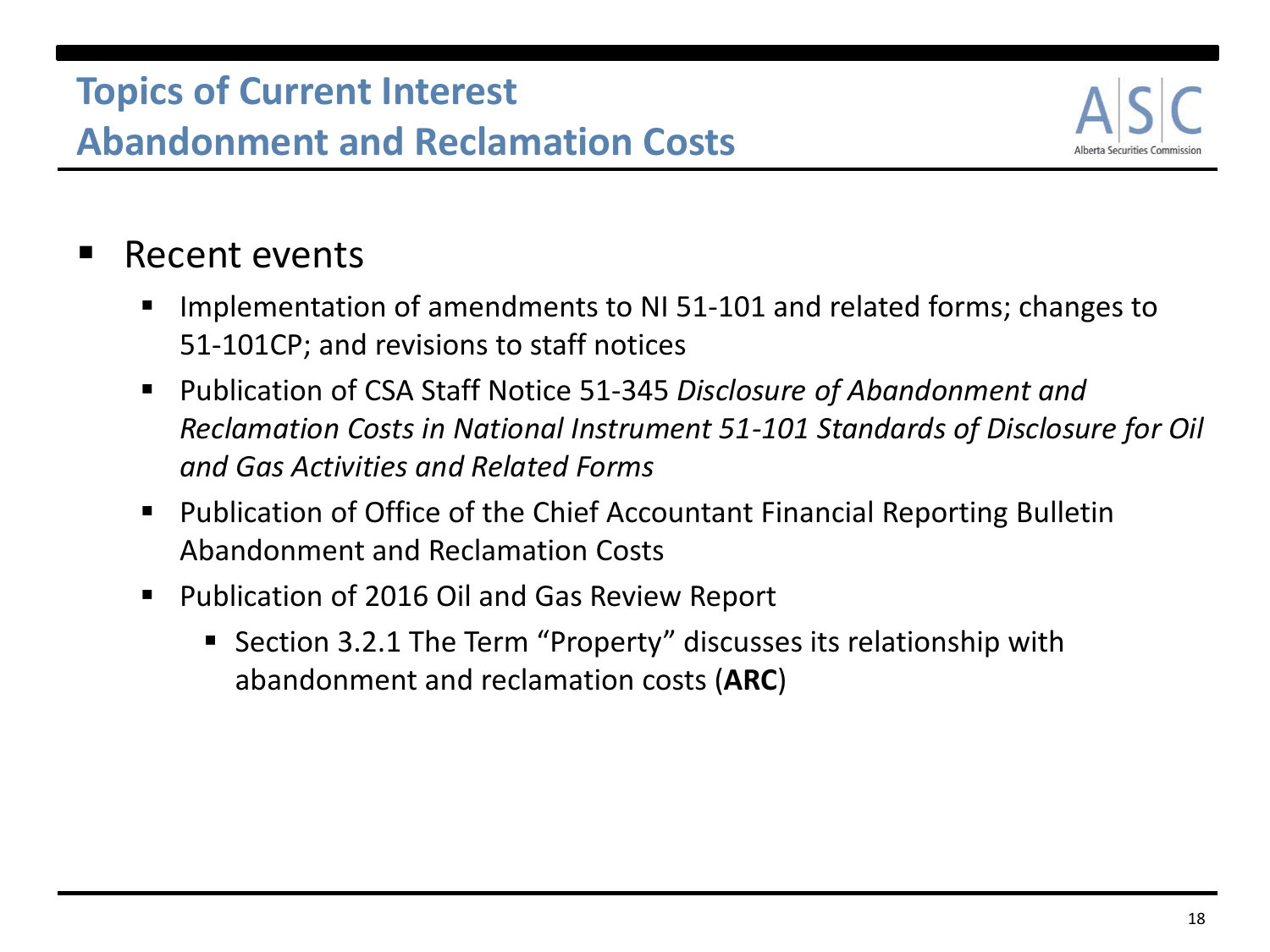

- Disclosure requirements are discussed in
	- $\blacksquare$  NI 51-101
	- $\blacksquare$  Form 51-101F1
- Understanding these necessitates a broad information review
	- $\blacksquare$  NI 51-101
		- Section 1.1 Definitions
			- $ARC$
			- Future net revenue (**FNR**)
			- O&GA
			- **Reserves data**
			- Contingent resources data
			- **Prospective resources data**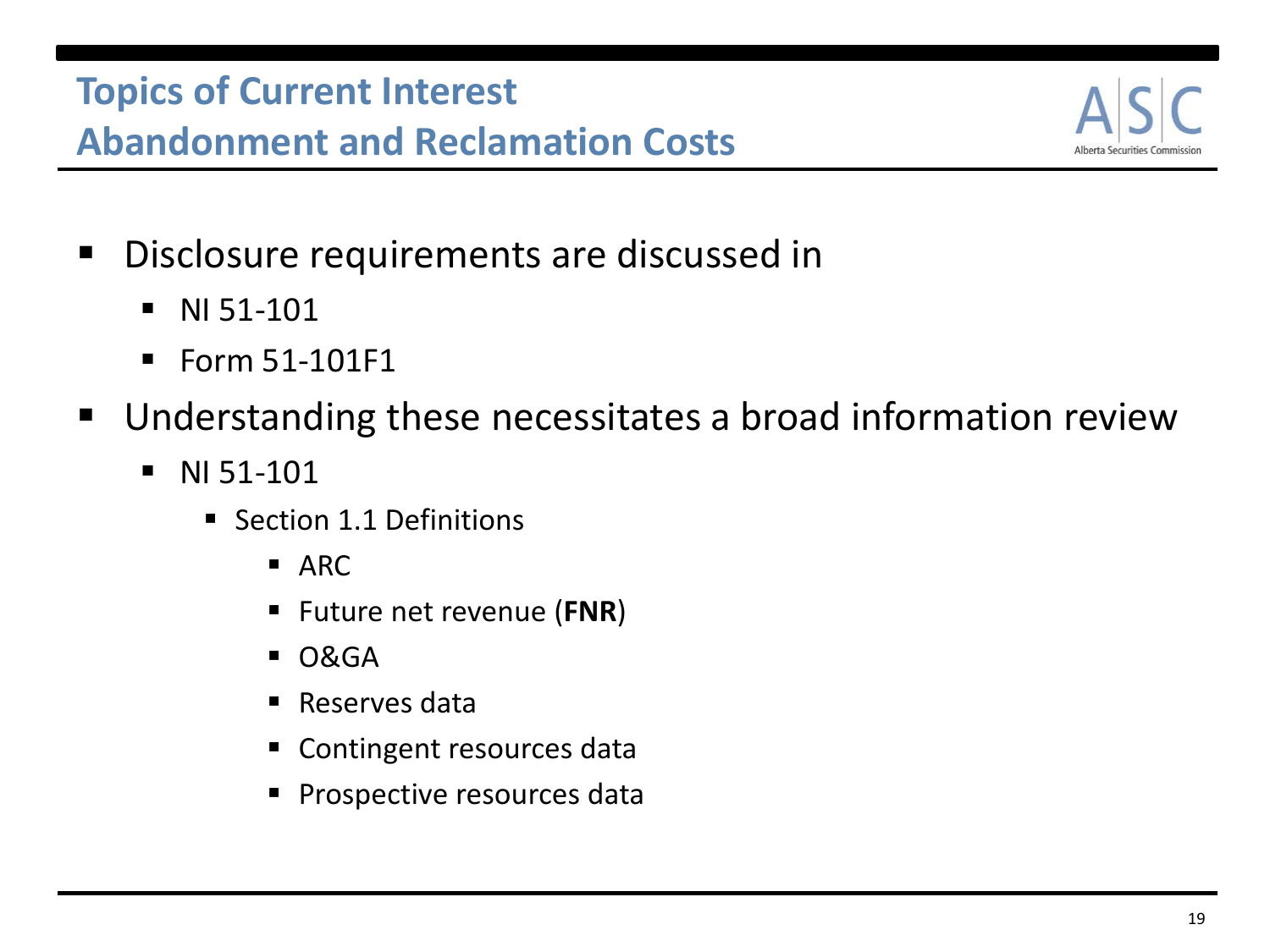

- Section 5.2 Disclosure of *Reserves* and Other Information
- Section 1.3 Applies to *Reporting Issuers* Only
- $\blacksquare$  Form 51-101F1
	- *Item 2.1 – Reserves Data (Forecast Prices and Costs)*
	- Item 5.2 Significant Factors or Uncertainties Affecting Reserves Data
	- Item 6.2.1 Significant Factors or Uncertainties Relevant to Properties with *No Attributed Reserves*
	- Part 7 Optional Disclosure of Contingent Resources Data and Prospective Resources Data
- $\blacksquare$  Form 51-101F2
	- Disclosure of FNR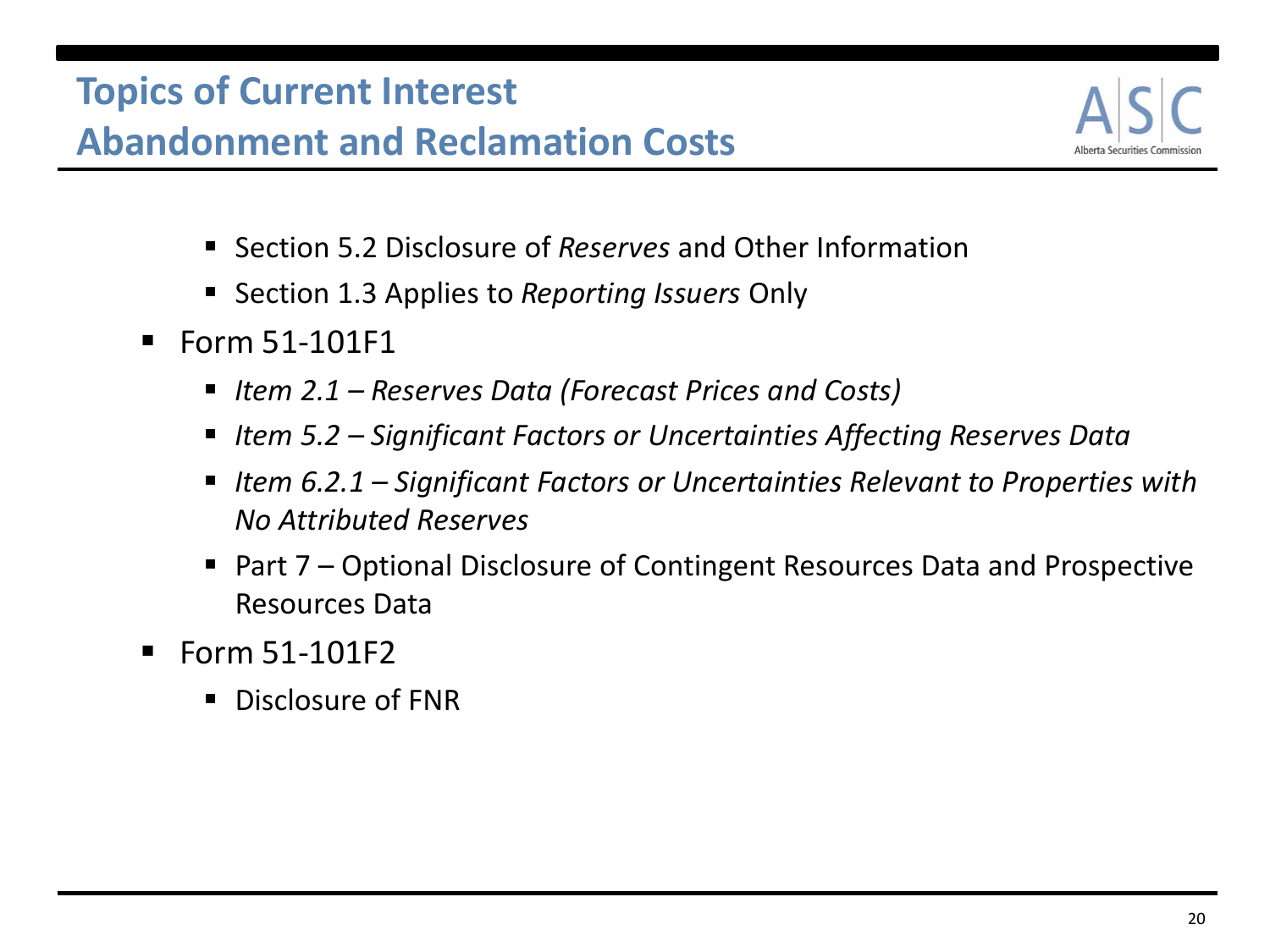

- 51-101CP
	- Section 2.7(7) Disclosure in Form 51-101F1
	- Section 5.7(3)(c) Disclosure of Resources Other than Reserves
	- **Section 5.8 Analogous Information for definition of field**
- $\textdegree$  CSA SN 51-324
	- **•** Definition of property
	- Definition of lease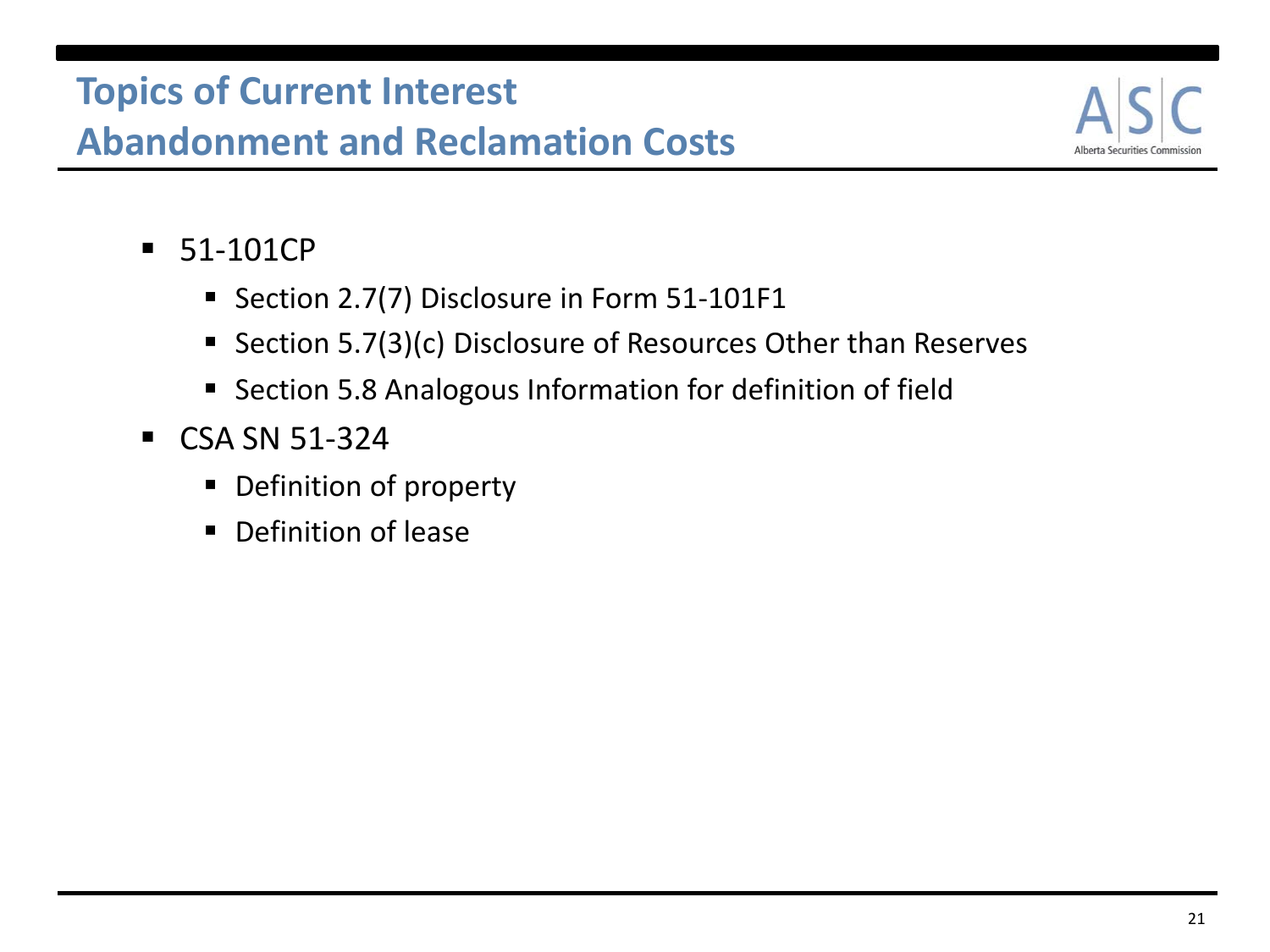

■ Definition of ARC per section 1.1 of NI 51-101

All costs associated with the process of restoring a reporting issuer's property that has been disturbed by *oil and gas activities* to a standard imposed by applicable government or regulatory authorities.

- All costs includes ARC
- ARC is associated with a RI's property
- ARC is attributed to O&GA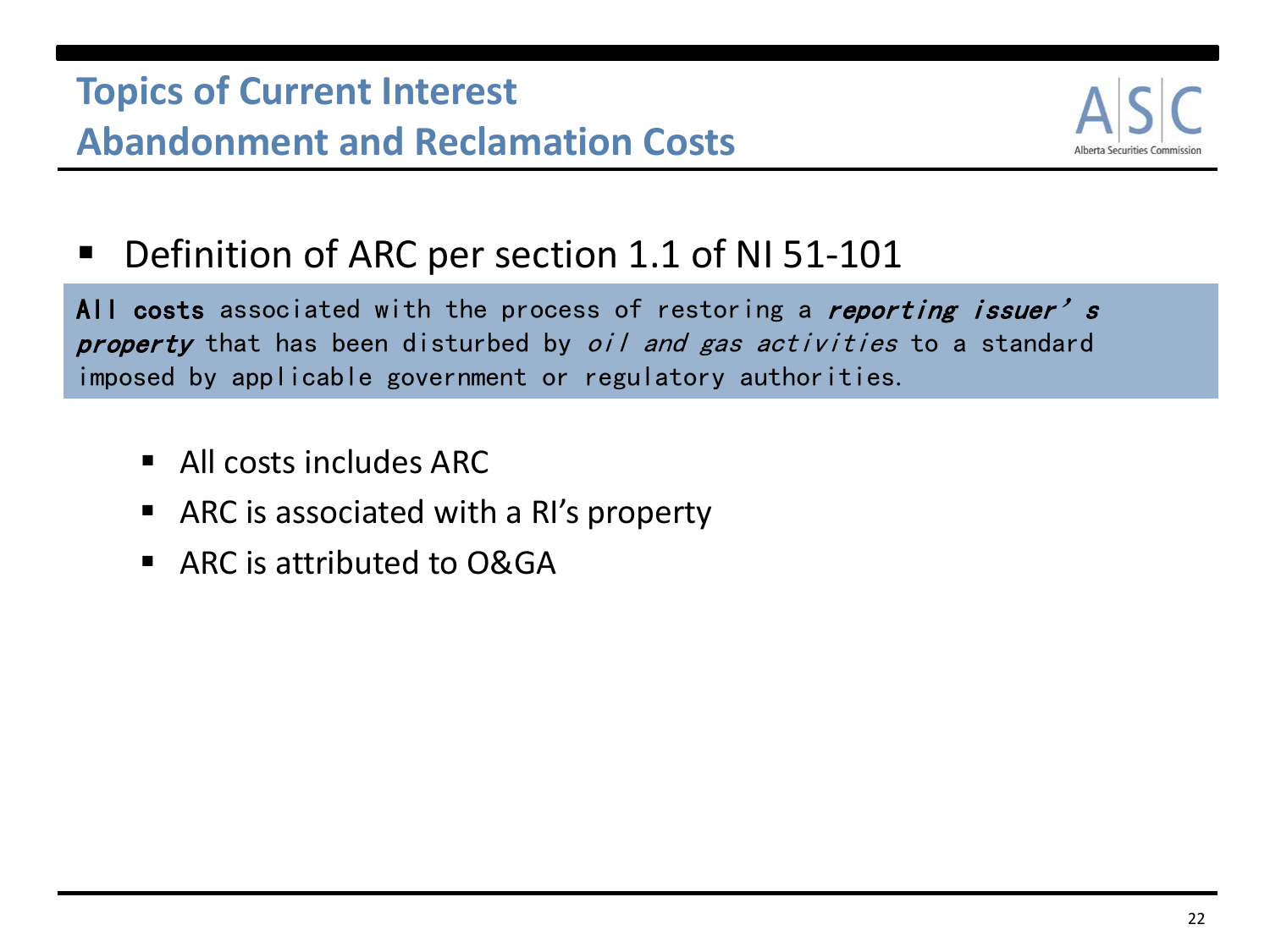

- Per section 1.3 of NI 51-101, NI 51-101 applies to RIs engaged directly or indirectly in O&GA
- O&GA is defined in CSA SN 51-324

Includes the following:

- (a) searching for a *product type* in its **natural location**;
- (b) acquiring *property* rights or a *property* for the purpose of exploring for or removing *product types* from their natural locations;
- (c) any activity necessary to remove *product types* from their natural locations, including construction, drilling, mining and *production*, and the acquisition, construction, installation and maintenance of field gathering and storage systems including treating, field processing and field storage;
- (d) producing or manufacturing of synthetic crude oil or synthetic gas;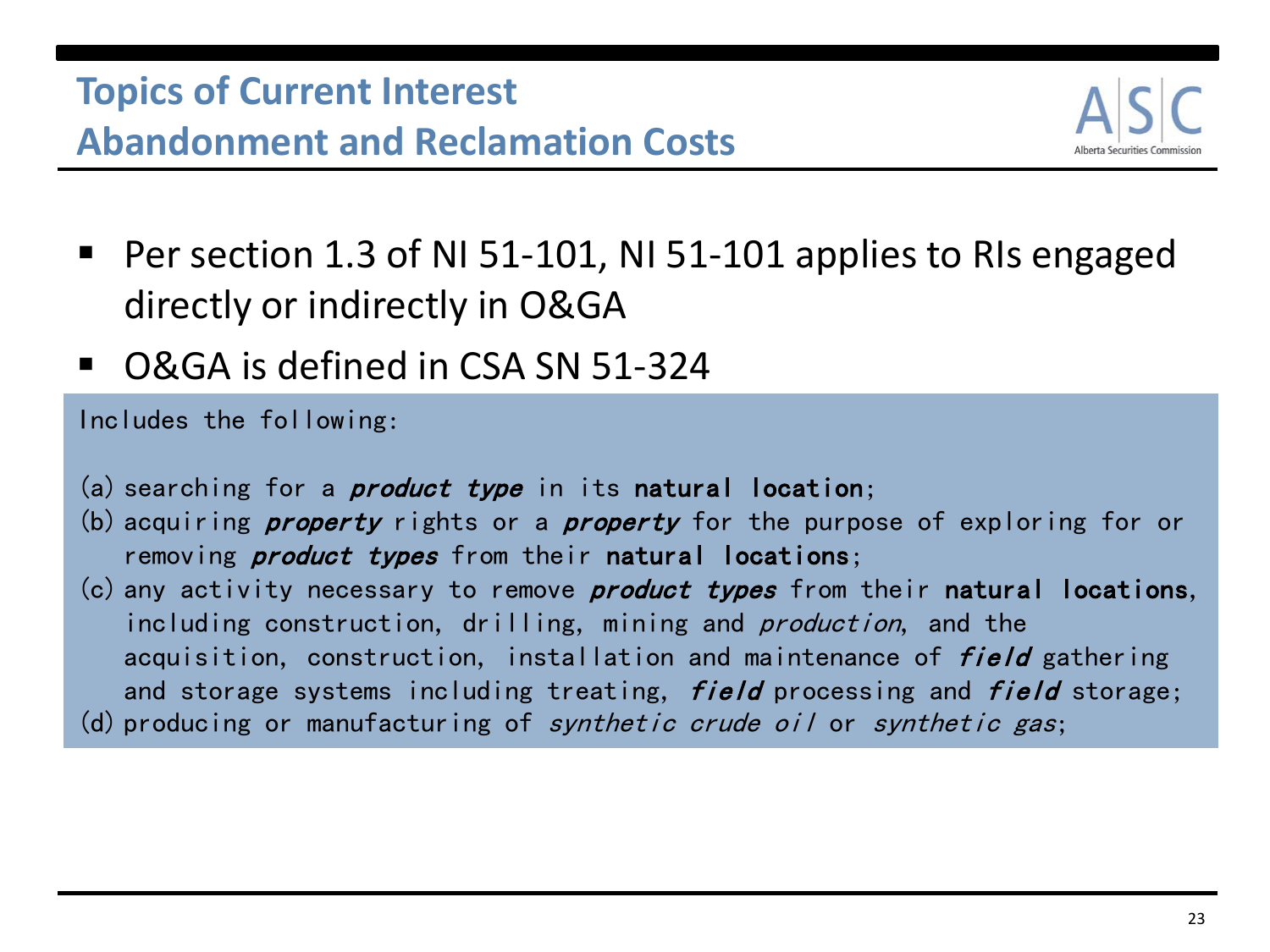

but does not include any of the following:

- (a) any activity that occurs after the *first point of sale*;
- (b) any activity relating to the extraction of a substance other than a *product* type and their by-products;
- (c) extracting hydrocarbons as a consequence of the extraction of geothermal steam;
	- O&GA occur before the first point of sale
	- O&GA mainly associated with the natural location of a product type
	- Refers to property
	- Refers to field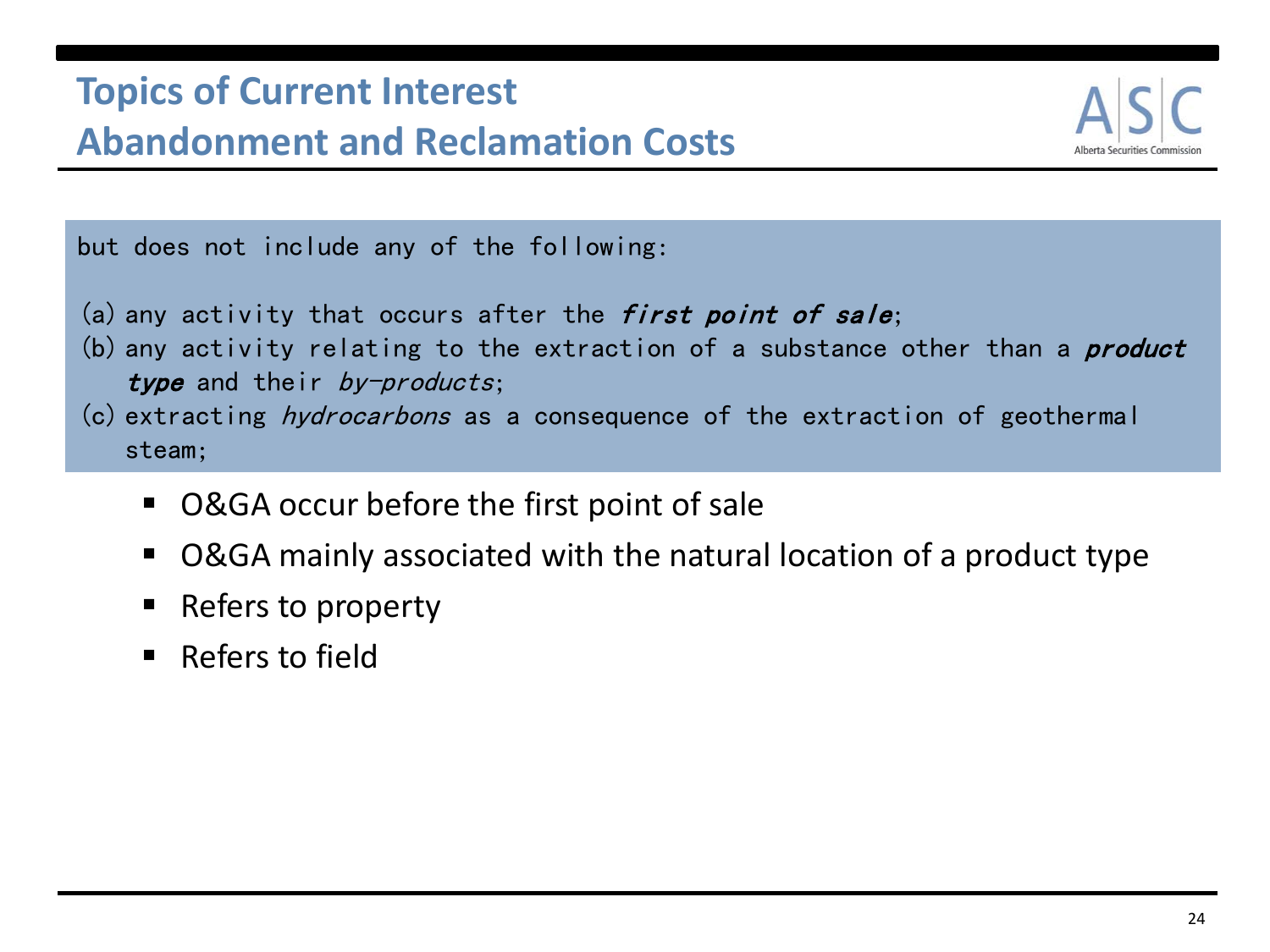

■ Definition of property per CSA SN 51-324

Includes:

- (a) fee ownership or a lease, concession, agreement, permit, licence or other interest **representing the right to extract** *oil* **or gas** subject to such terms as may be imposed by the conveyance of that interest;
- (b) royalty interests, *production* payments payable in *oil* or *gas*, and other nonoperating interests in *properties* operated by others; and
- $(c)$  an agreement with a foreign government or authority under which a reporting *issuer* participates in the operation of *properties* or otherwise serves as "producer" of the underlying reserves (in contrast to being an *independent* purchaser, broker, dealer or importer)…
	- Where an interest exists representing the right to conduct oil and gas operations, including extraction
	- $\blacksquare$  Refers to lease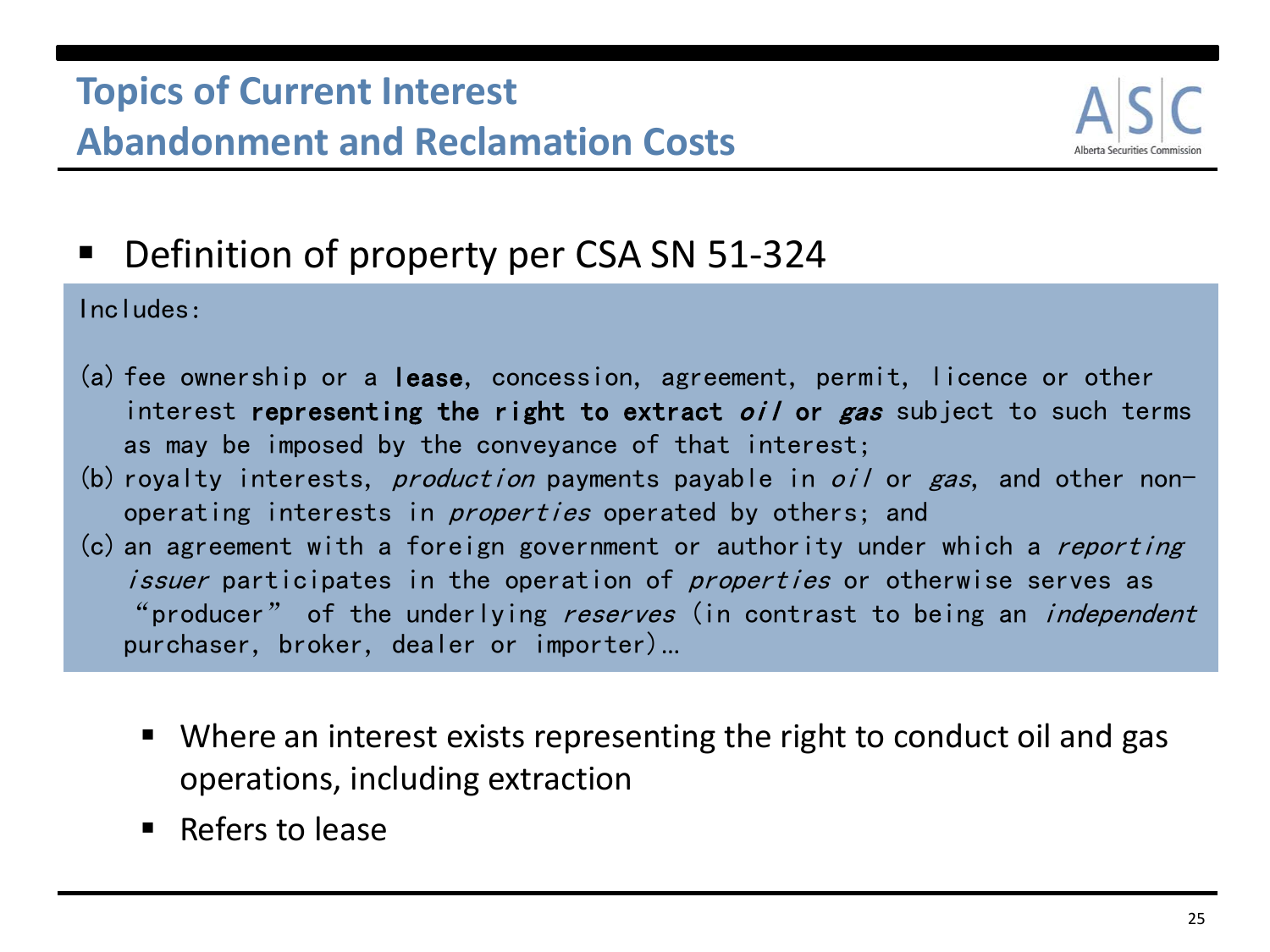

■ Discussion of field per section 5.8 of 51-101CP

For the purposes of N/  $51-101$ , CSA staff interpret field to be limited to a single pool or grouping of several pools within the geographic area or administrative unit from which *product types* can be reasonably recovered.

- $\blacksquare$  Product types can be reasonably recovered from a field
- Definition of lease per CSA SN 51-324

An agreement granting to the lessee rights to explore, develop and exploit a property.

Lease is a type of property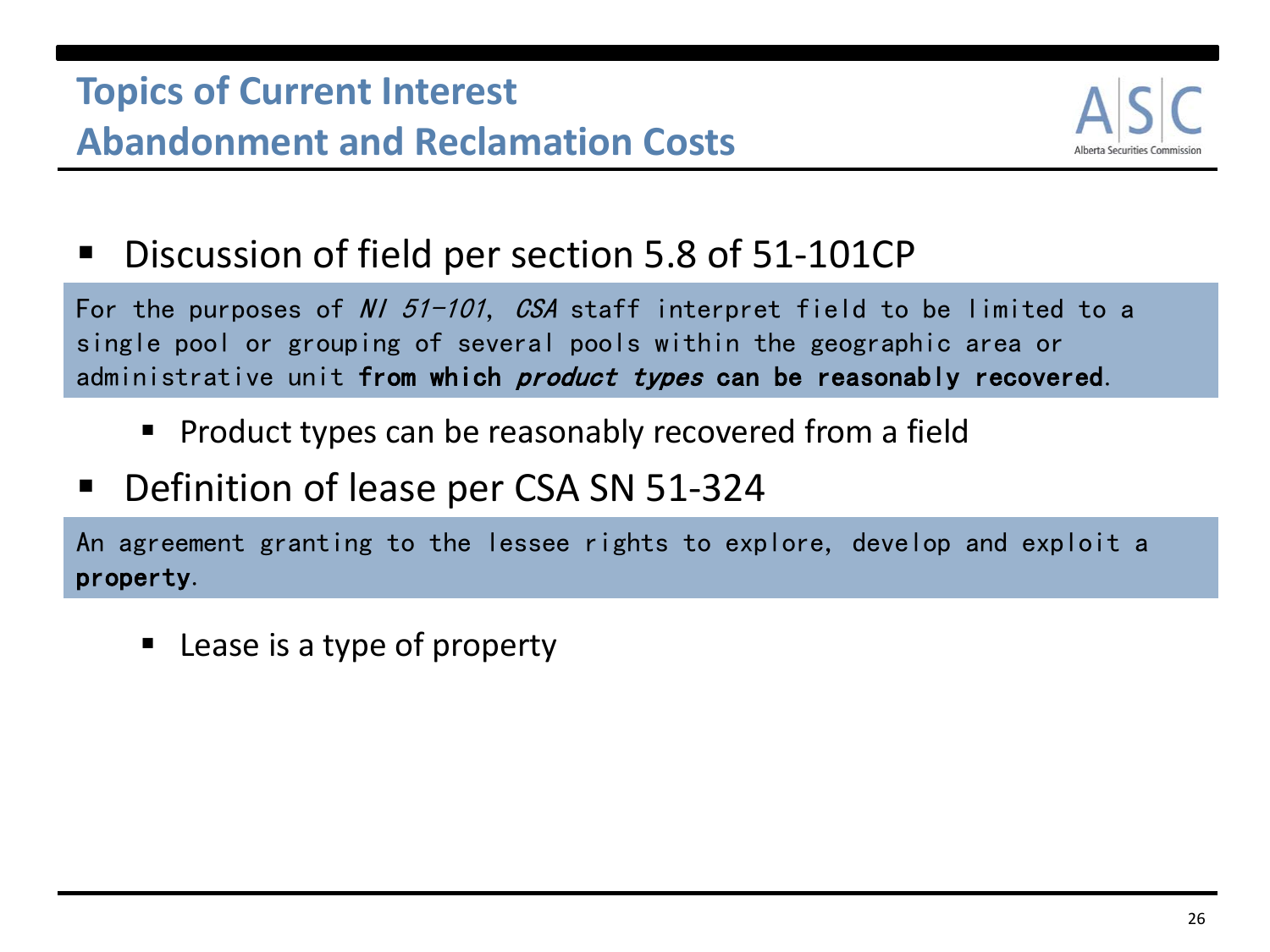

- ARC and FNR are closely associated
- Definition of FNR per section 1.1 of NI 51-101

A forecast of revenue, estimated using *forecast prices and costs* or constant prices and costs, arising from the anticipated development and *production* of resources, net of the associated royalties, operating costs, development costs, and abandonment and reclamation costs.

- FNR is by definition net of ARC
- Disclosed FNR must be net of ARC, for all categories of reserves and resources other than reserves (**ROTR**)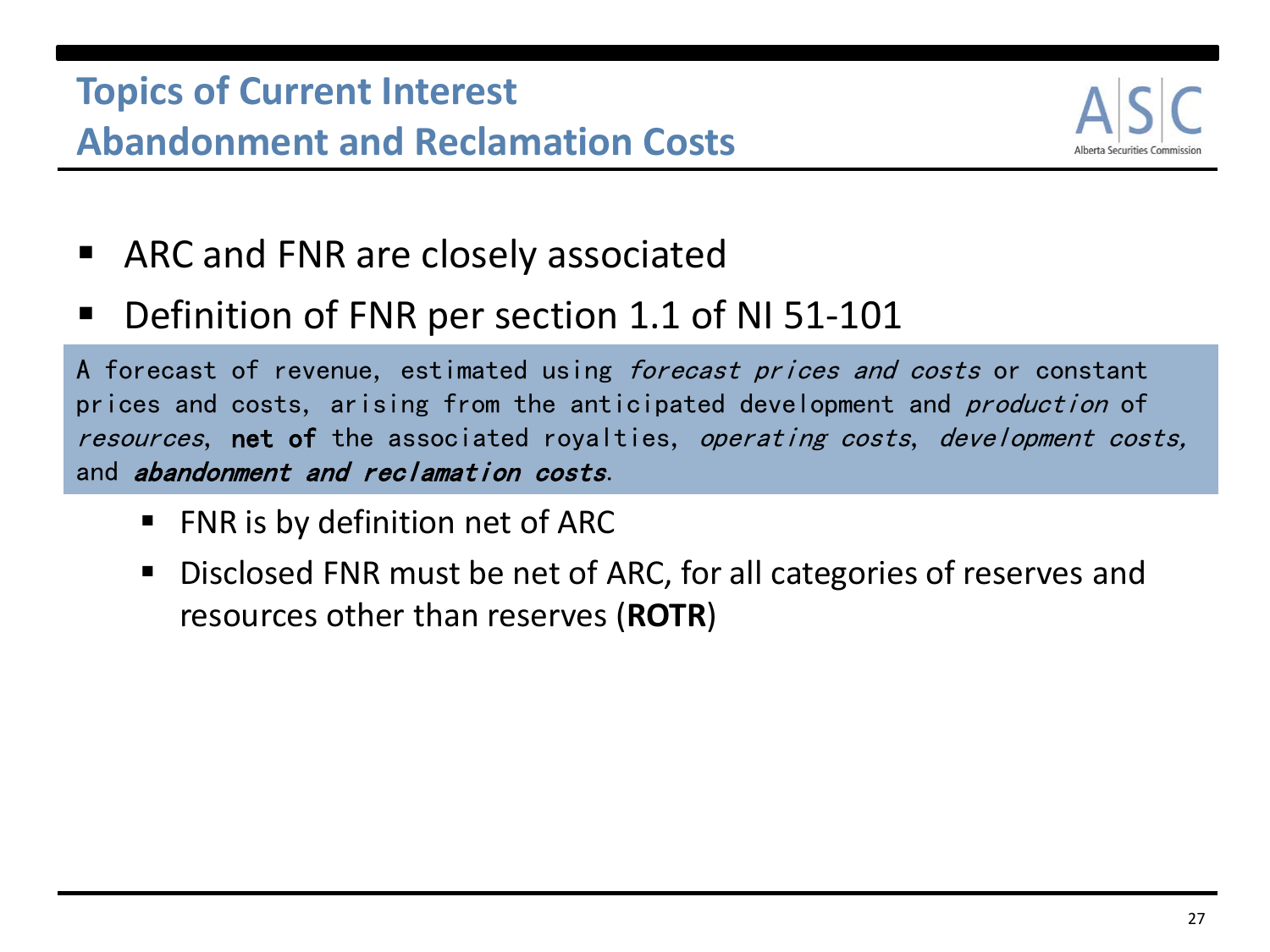

**Specific disclosure of FNR is discussed in Form 51-101F1 and** Form 51-101F2 for reserves data and the optional disclosure of contingent resources data and prospective resources data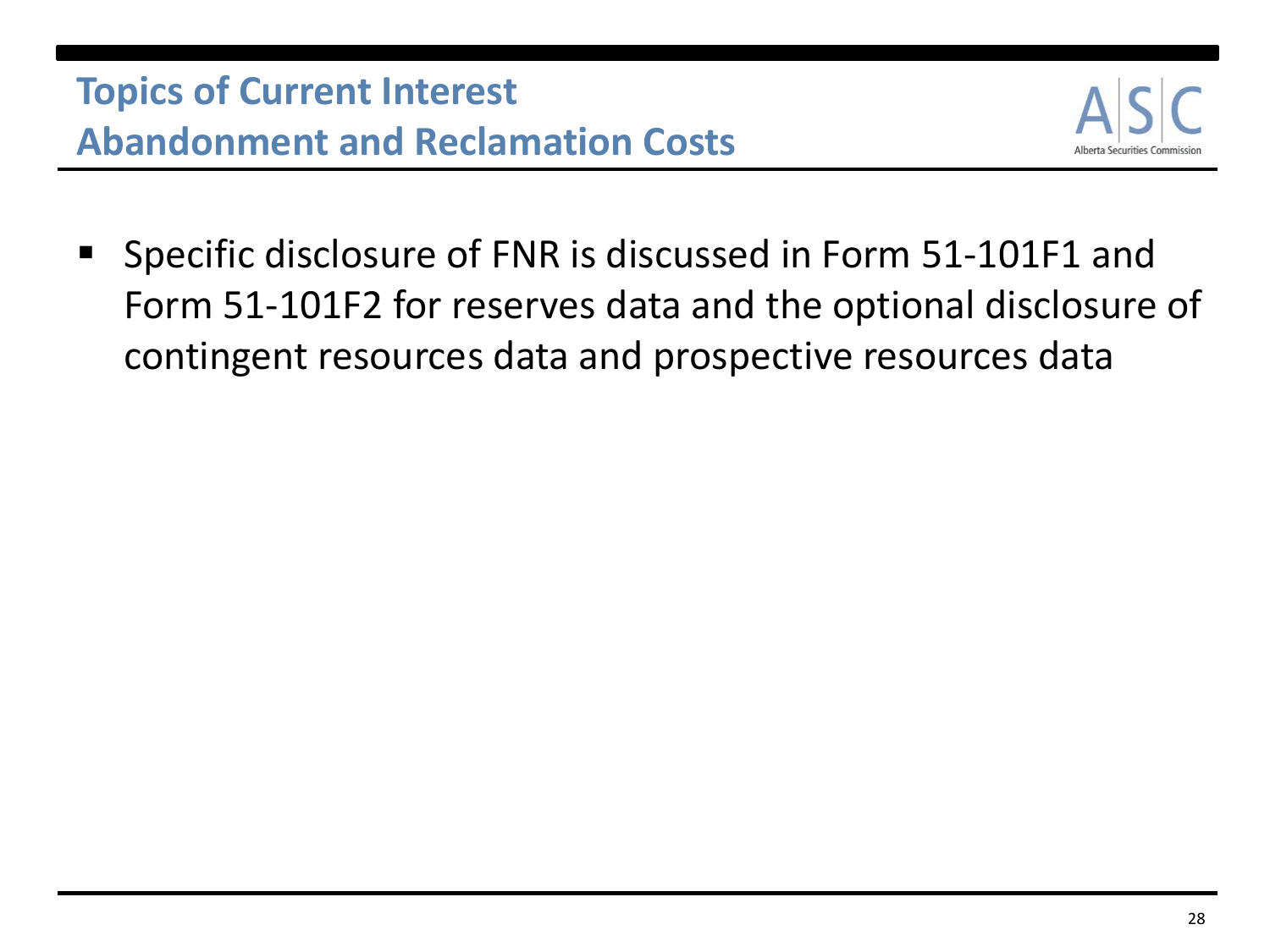

- $\blacksquare$  Item 2.1(1) of Form 51-101F1
	- Disclose reserves by country and in the aggregate, for each product type, for the following categories
		- **Proved developed producing reserves**
		- **Proved developed non-producing reserves**
		- **Proved undeveloped reserves**
		- **Proved reserves (in total)**
		- Probable reserves (in total)
		- **Proved plus probable reserves (in total)**
		- If possible reserves are disclosed
			- Possible reserves (in total)
			- **Proved plus probable plus possible reserves (in total)**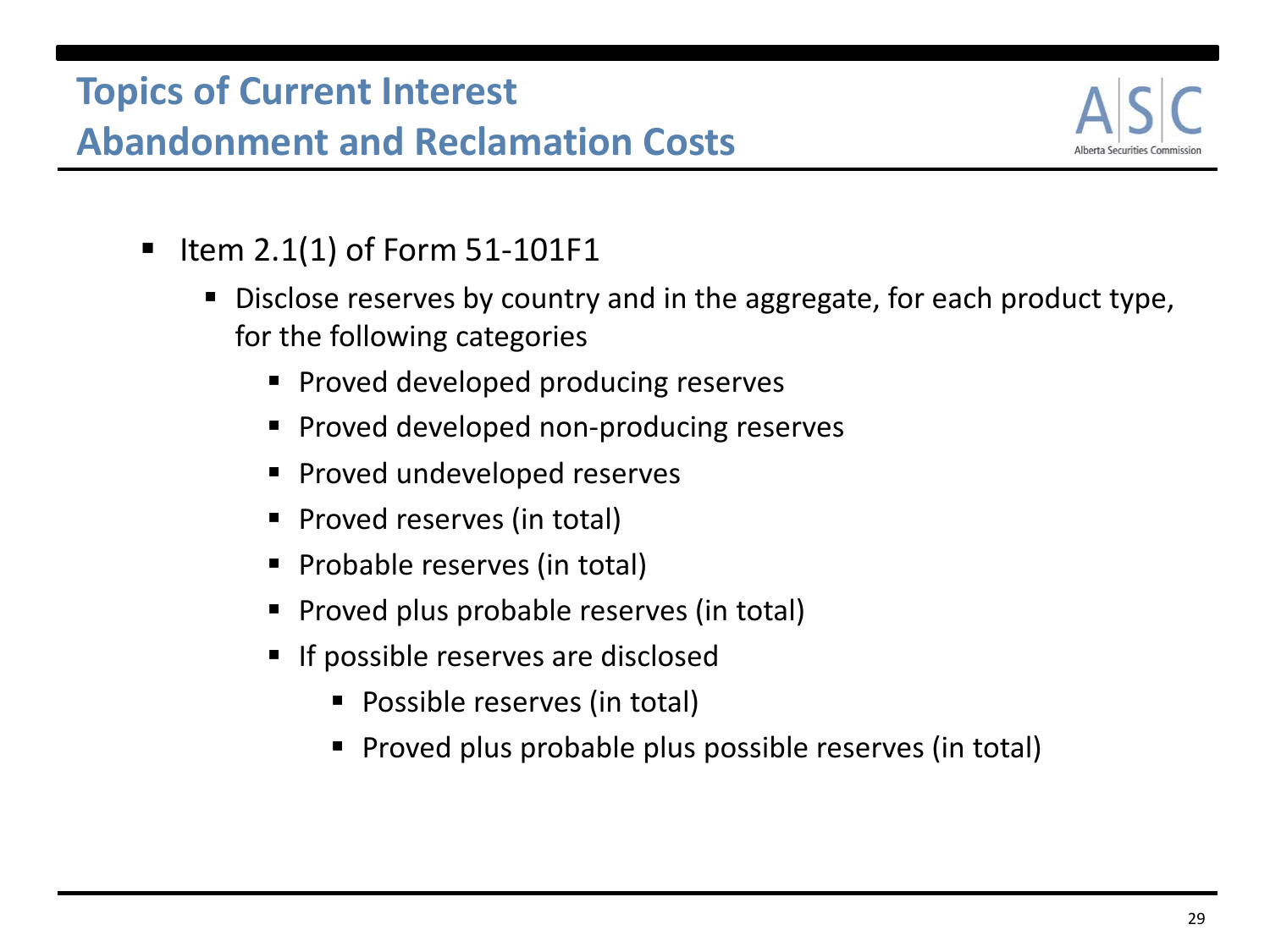

- $\blacksquare$  Item 2.1(2) of Form 51-101
	- Disclose net present value (**NPV**) of FNR by country and in the aggregate for the reserves categories specified in item 2.1(1)
- $\blacksquare$  Item 2.1(3)(b) of Form 51-101
	- Disclose ARC by country and in the aggregate for
		- **Probable reserves (in total)**
		- **Proved plus probable reserves (in total)**
		- **If possible reserves are disclosed** 
			- **Proved plus probable plus possible reserves (in total)**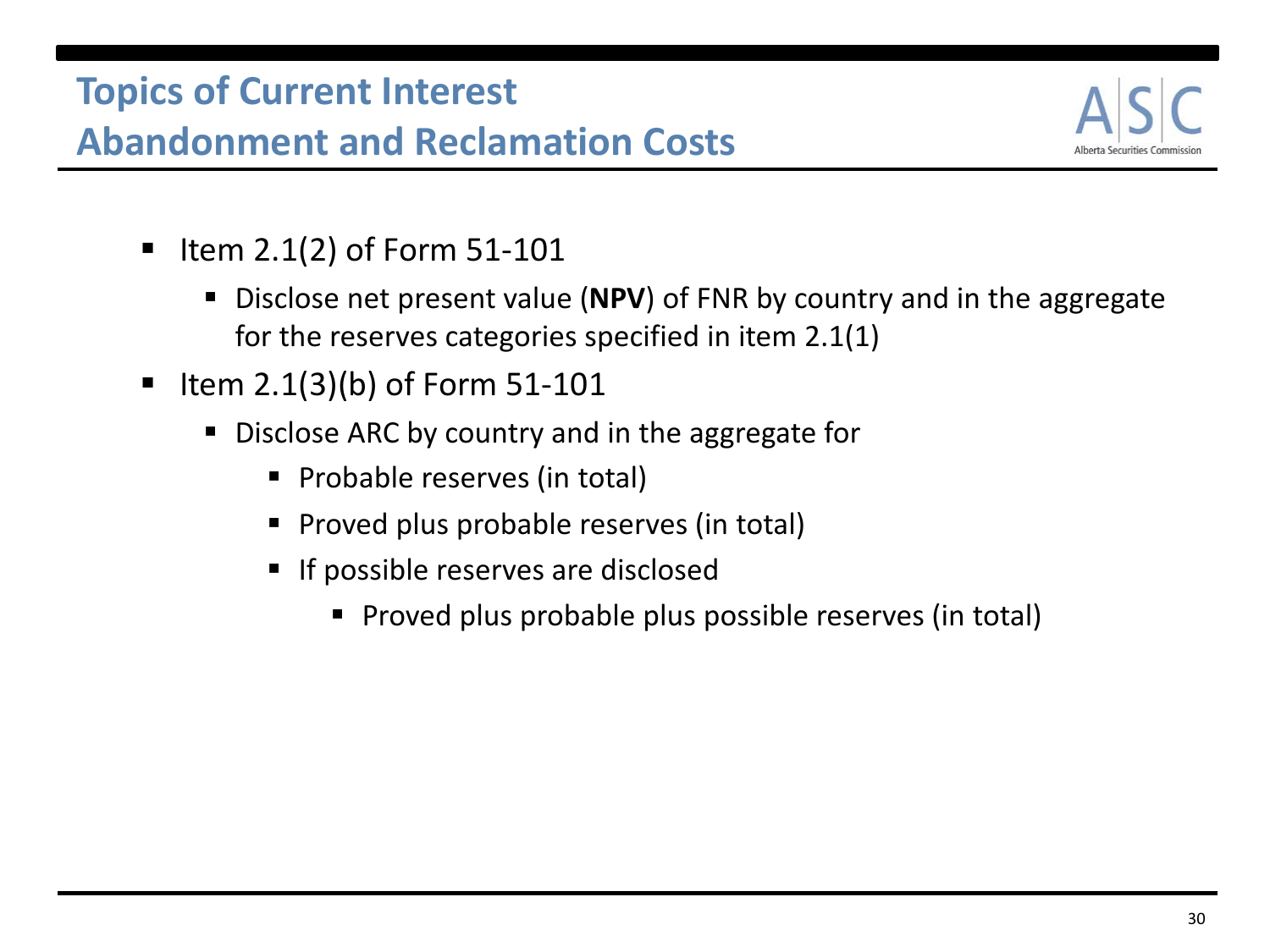

- Part  $7.1(1)(b)$  of Form  $51-101F1$ 
	- Disclose the NPV of FNR if contingent resources in the development pending sub-class of contingent resources are disclosed
- $\blacksquare$  Form 51-101F2
	- If reserves data or contingent resources data in the development pending sub-class of contingent resources are disclosed in the statement filed under item 2.1(1) of NI 51-101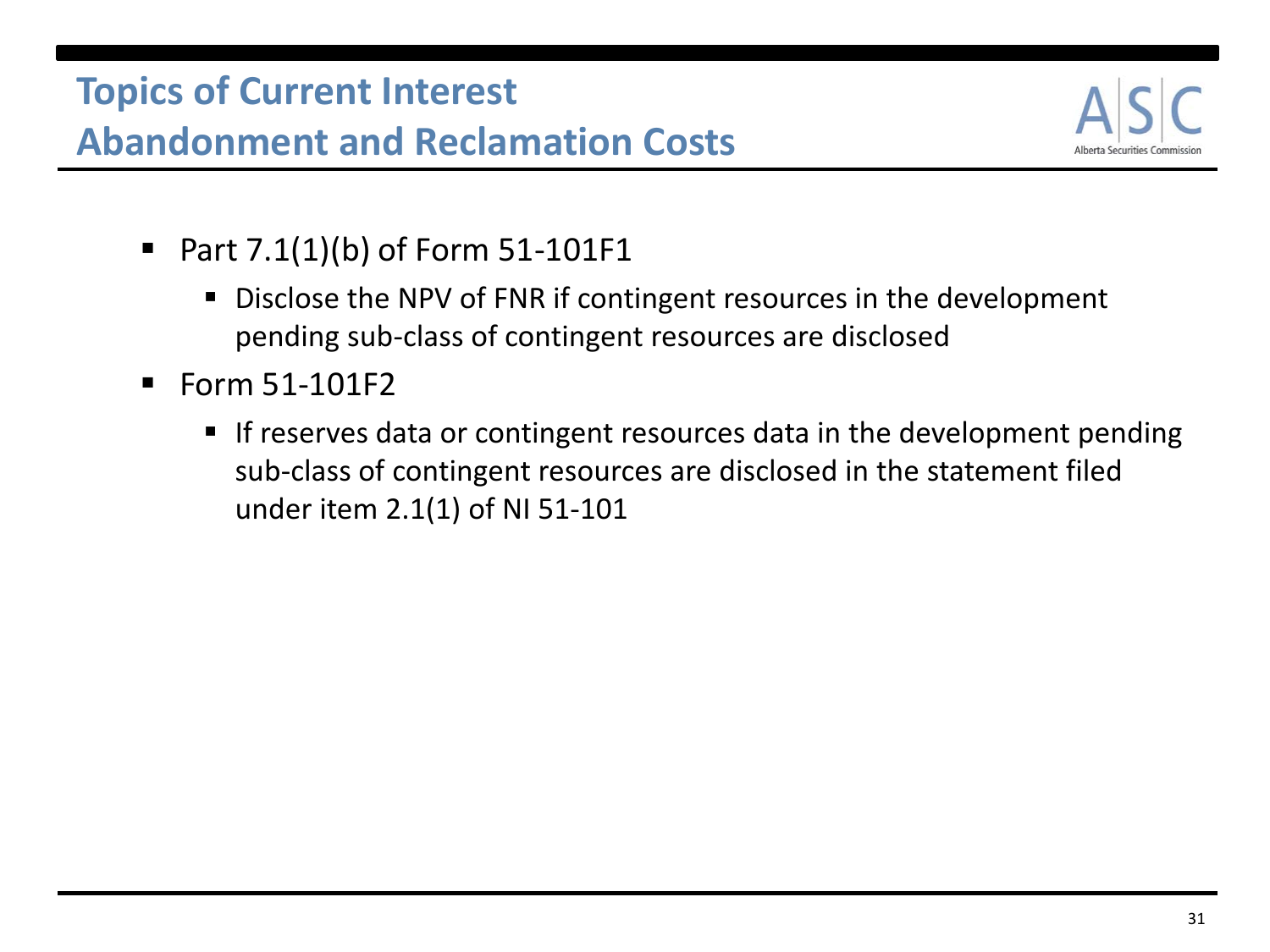

# Summary

- ARC incorporates all costs associated with the process of restoring a RI's property disturbed by O&GA
	- All costs includes abandonment **and** reclamation costs attributed to
		- Any activities involved in the search for or removal of product types and their by-products from their natural locations on a RI's properties where it has an agreement to do so and prior to the first point of sale
		- The acquisition of property rights or a property for this purpose
	- A property is where a RI has an interest representing the right to conduct O&GA, including extraction
- FNR is by definition net of ARC
	- Disclosed FNR must be net of ARC for all categories of reserves and ROTR, regardless of where the disclosure occurs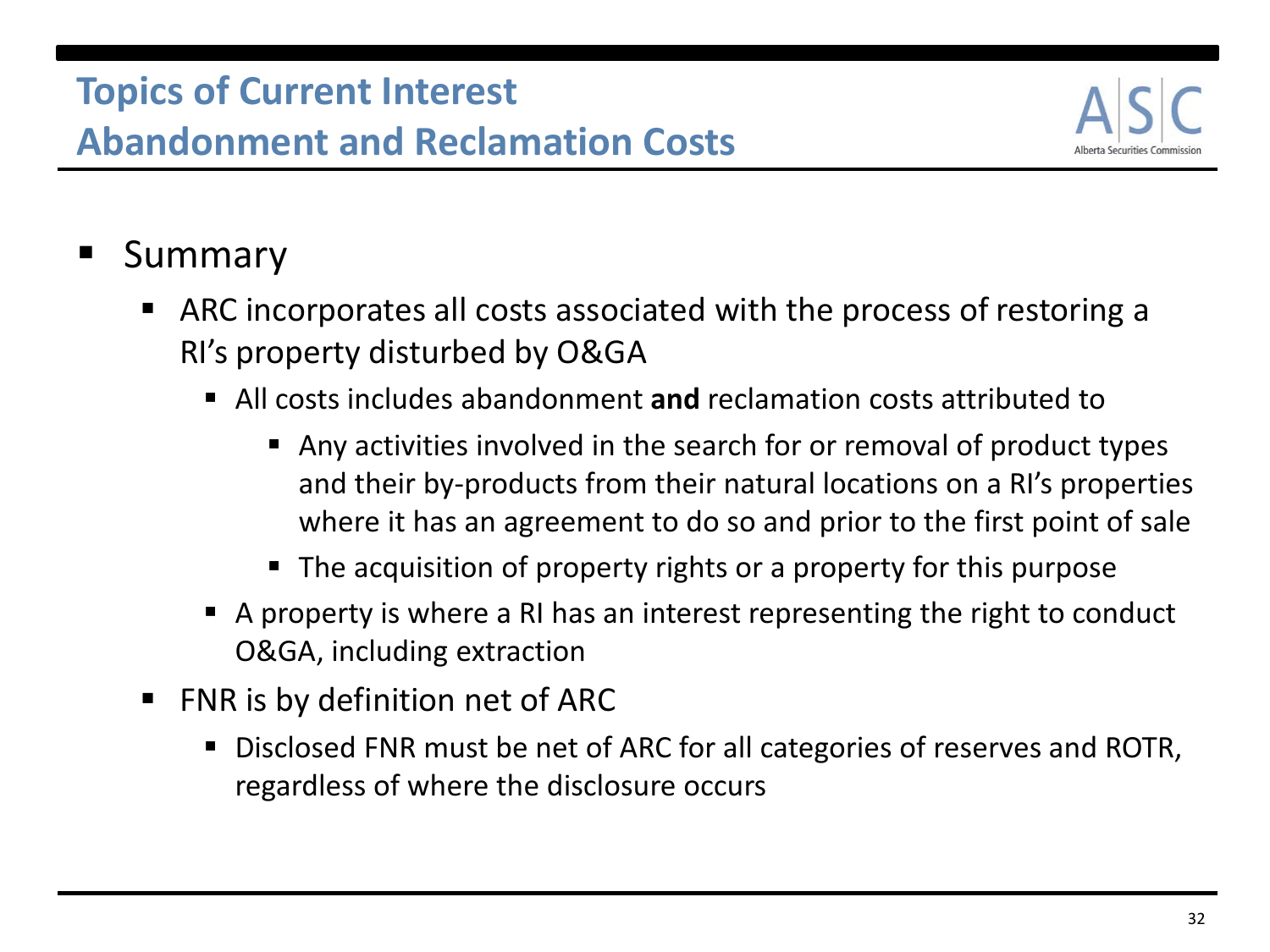# **Topics of Current Interest Undeveloped Reserves**



- Section 5.5.4(f) of volume 1 of the COGE Handbook discusses timing guidelines for development of non-producing reserves
	- Minor capital expenditures
		- $\blacksquare$  2 years
	- Larger capital expenditures
		- 3 years for proved reserves
		- 5 years for probable reserves
	- Exceptions should be clearly documented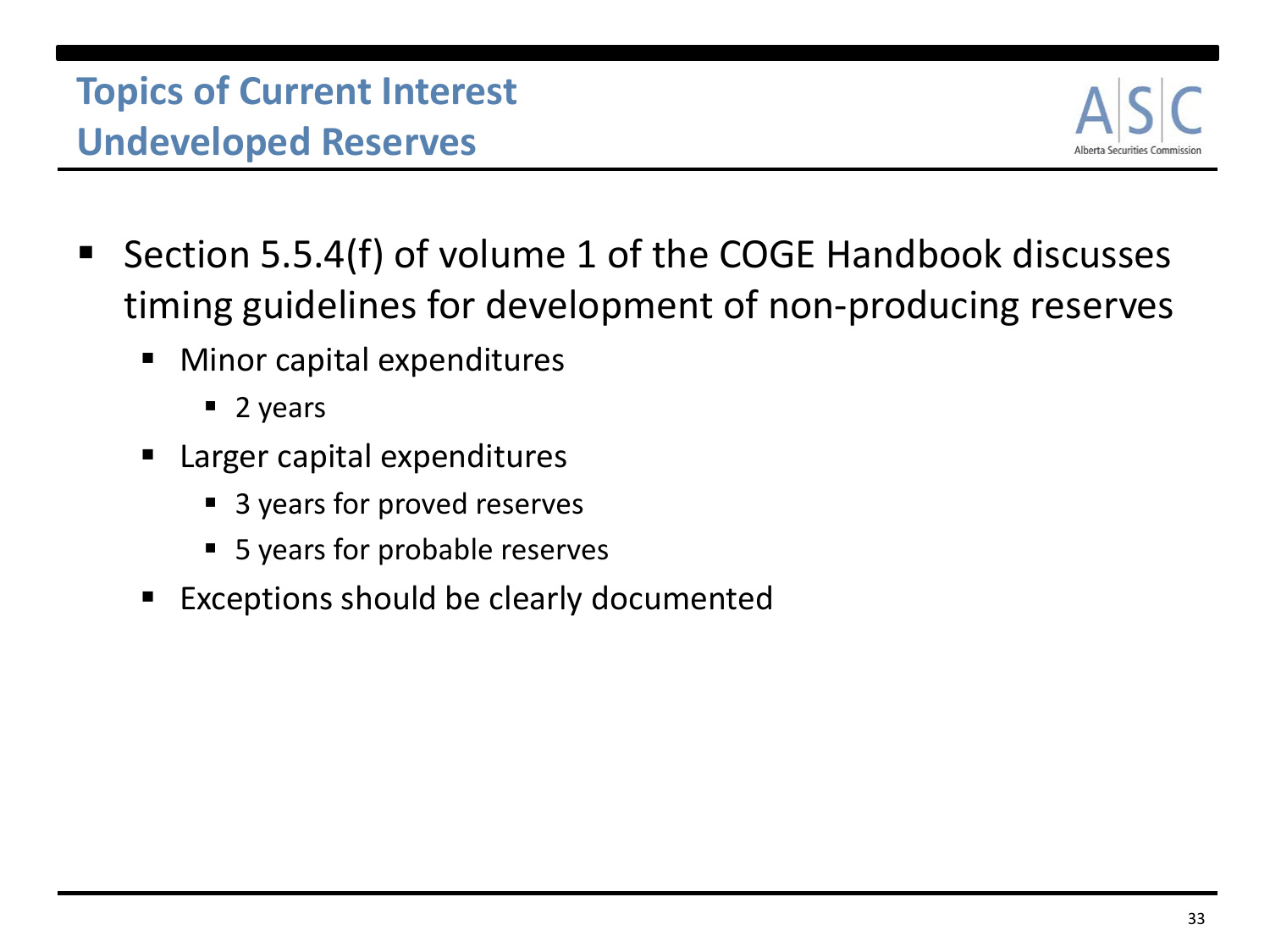# **Topics of Current Interest Undeveloped Reserves**



- *Item 5.1(1)(b)* and *Item 5.1(2)(b) – Undeveloped Reserves* of Form 51-101F1 requires discussion of
	- Attribution basis for proved and probable undeveloped reserves
	- Development plans (including timing)
	- Reasons for deferring development beyond two years, if applicable
- *INSTRUCTIONS (2)*

The discussion of a reporting issuer's plans for developing undeveloped reserves, or the reporting issuer's reasons for deferring the development of undeveloped reserves, must enable a reasonable investor to assess the efforts made by the reporting issuer to convert undeveloped reserves to developed reserves.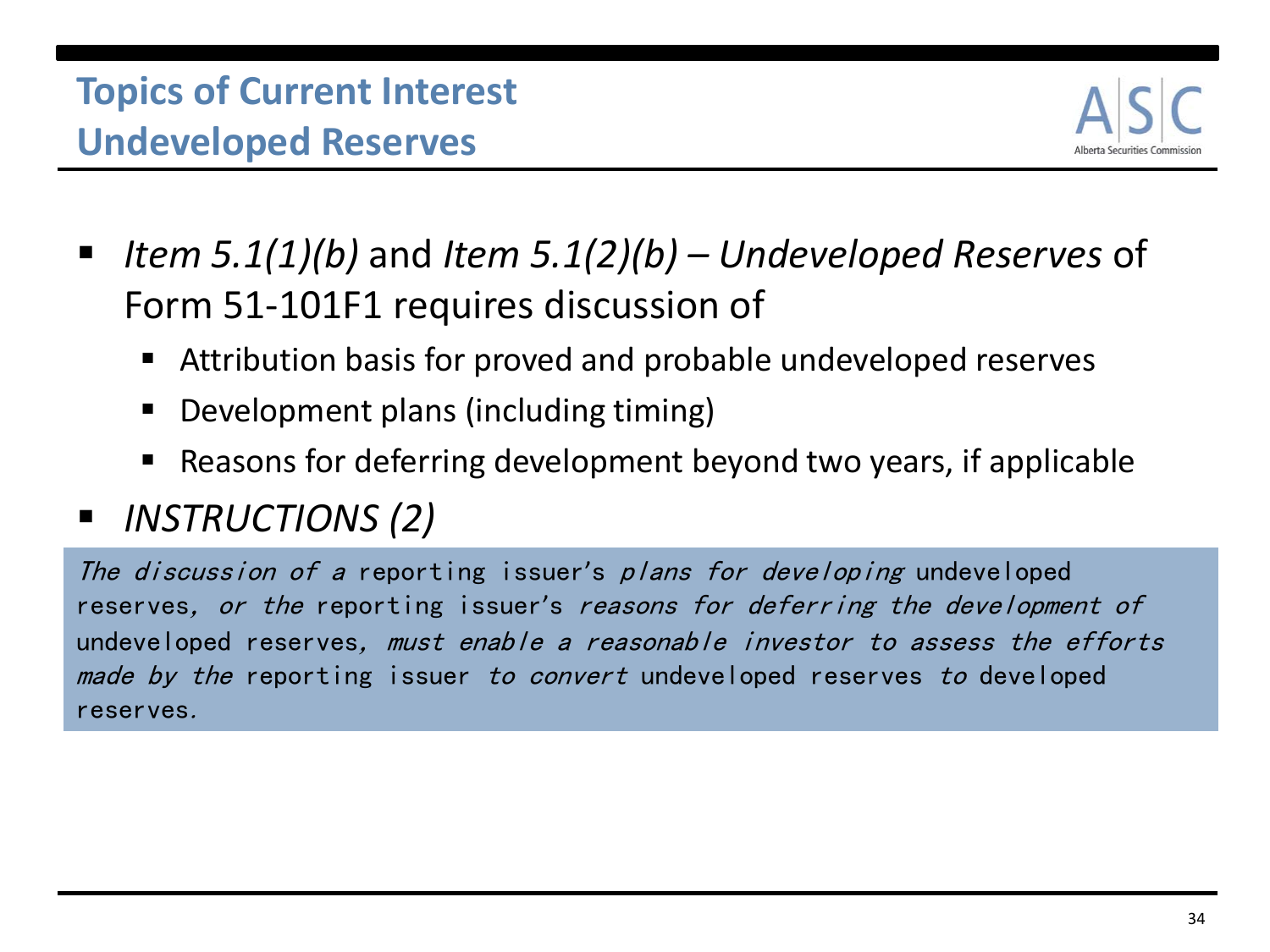# **Topics of Current Interest Undeveloped Reserves**



- Staff concerns include
	- Deficient or absent discussion within evaluations when development timelines for non-producing reserves exceed the recommendations in section 5.5.4(f) of volume 1 of the COGE Handbook
	- Deficient disclosure regarding development plans (including timing) as required by items  $5.1(1)(b)$  and  $5.1(2)(b)$  of Form  $51-101F1$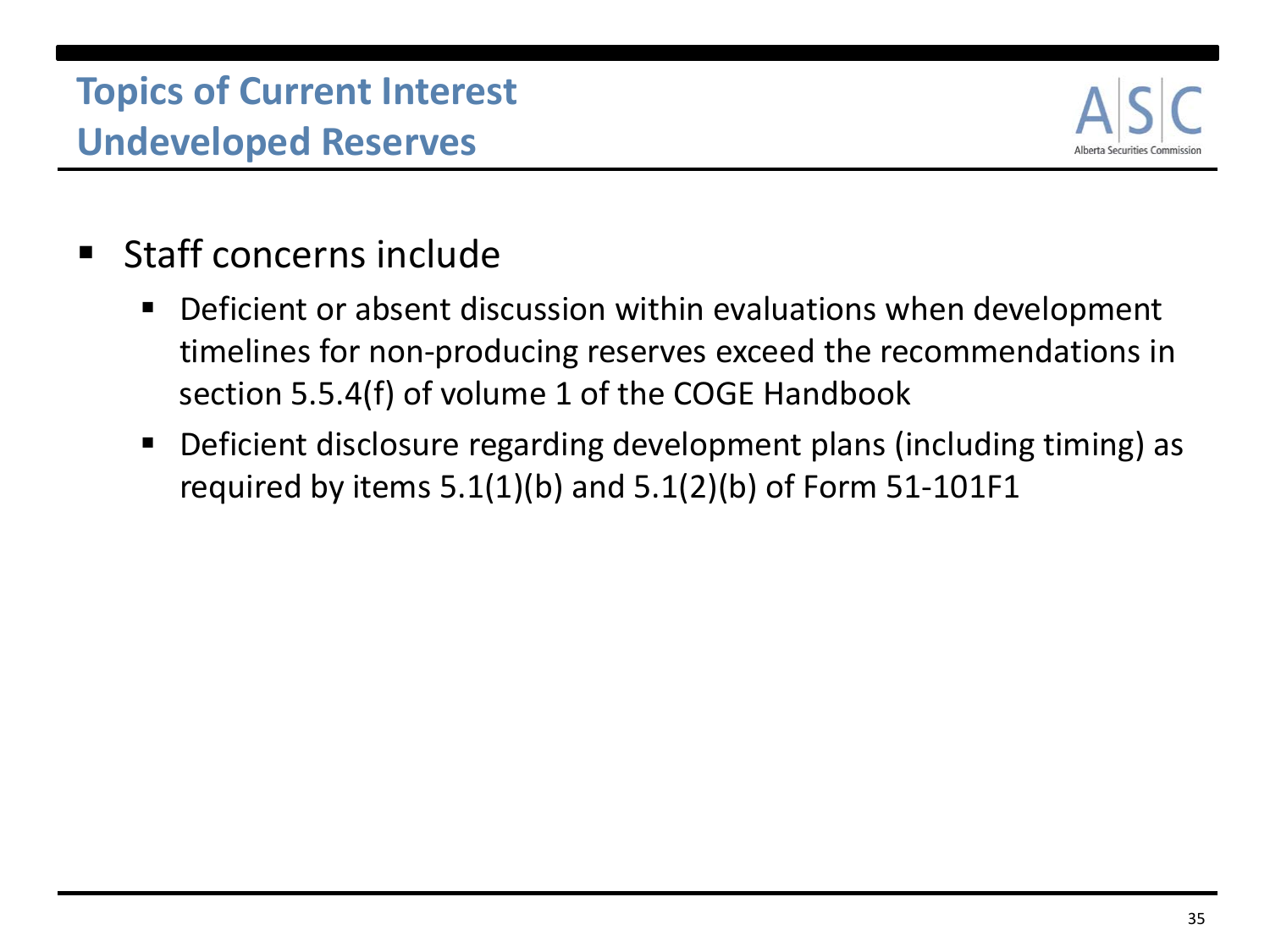

- *Item 4.1 Reserves Reconciliation* of Form 51-101F1 requires disclosure of an annual reconciliation of changes in estimates
	- $\blacksquare$  Reconcile by
		- Reserves categories per item  $4.1(1)$ 
			- Gross proved reserves (in total)
			- Gross probable reserves (in total)
			- Gross proved plus probable reserves (in total)
		- **Country**
		- Product type specified in item  $4.1(2)(b)$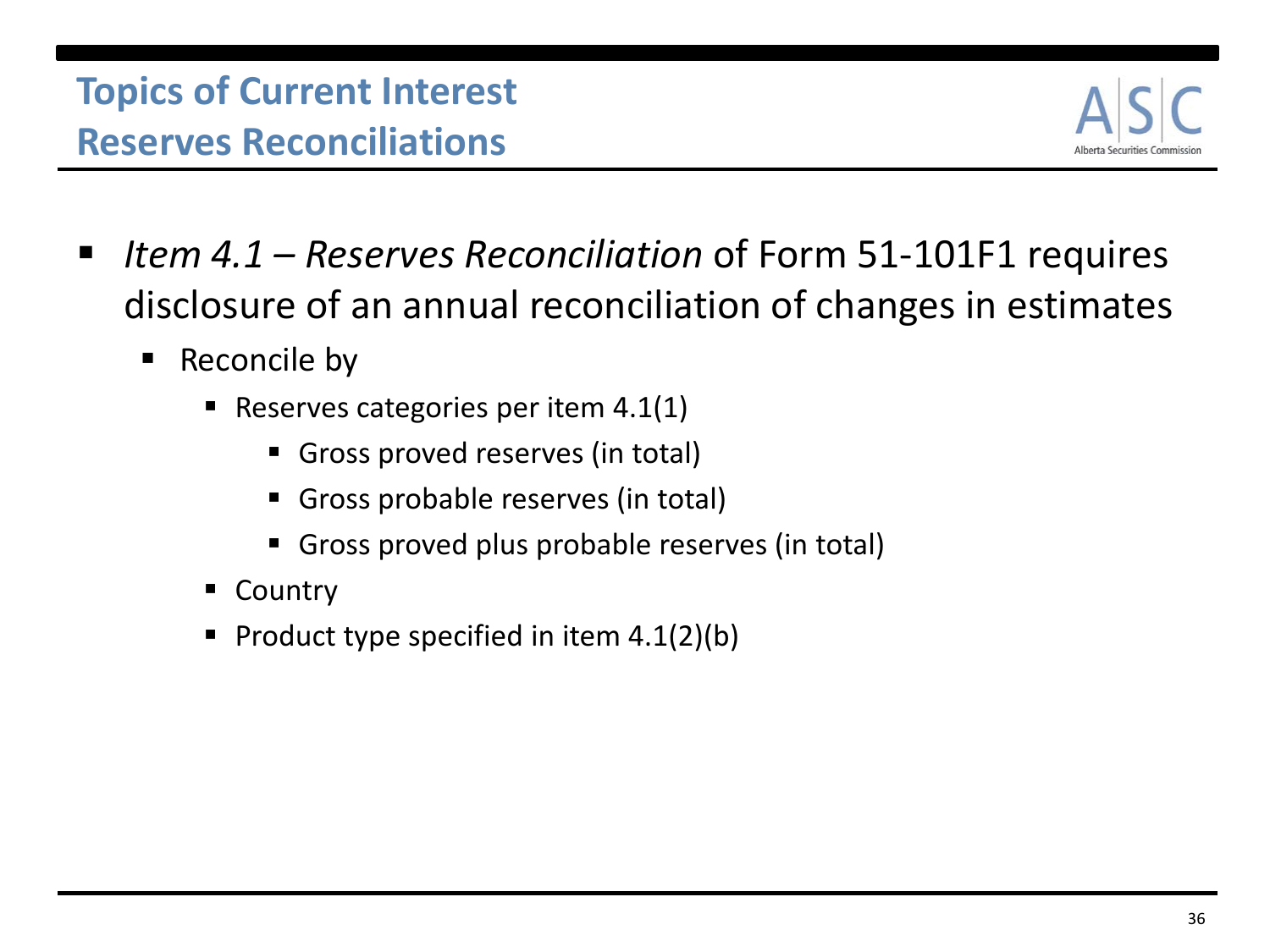

- Reserve change category per item  $4.1(2)(c)$ , separately identifying and explaining each
	- **Extensions and improved recovery**
	- **Technical revisions**
	- **Discoveries**
	- **Acquisitions**
	- **Dispositions**
	- Economic factors
	- **Production**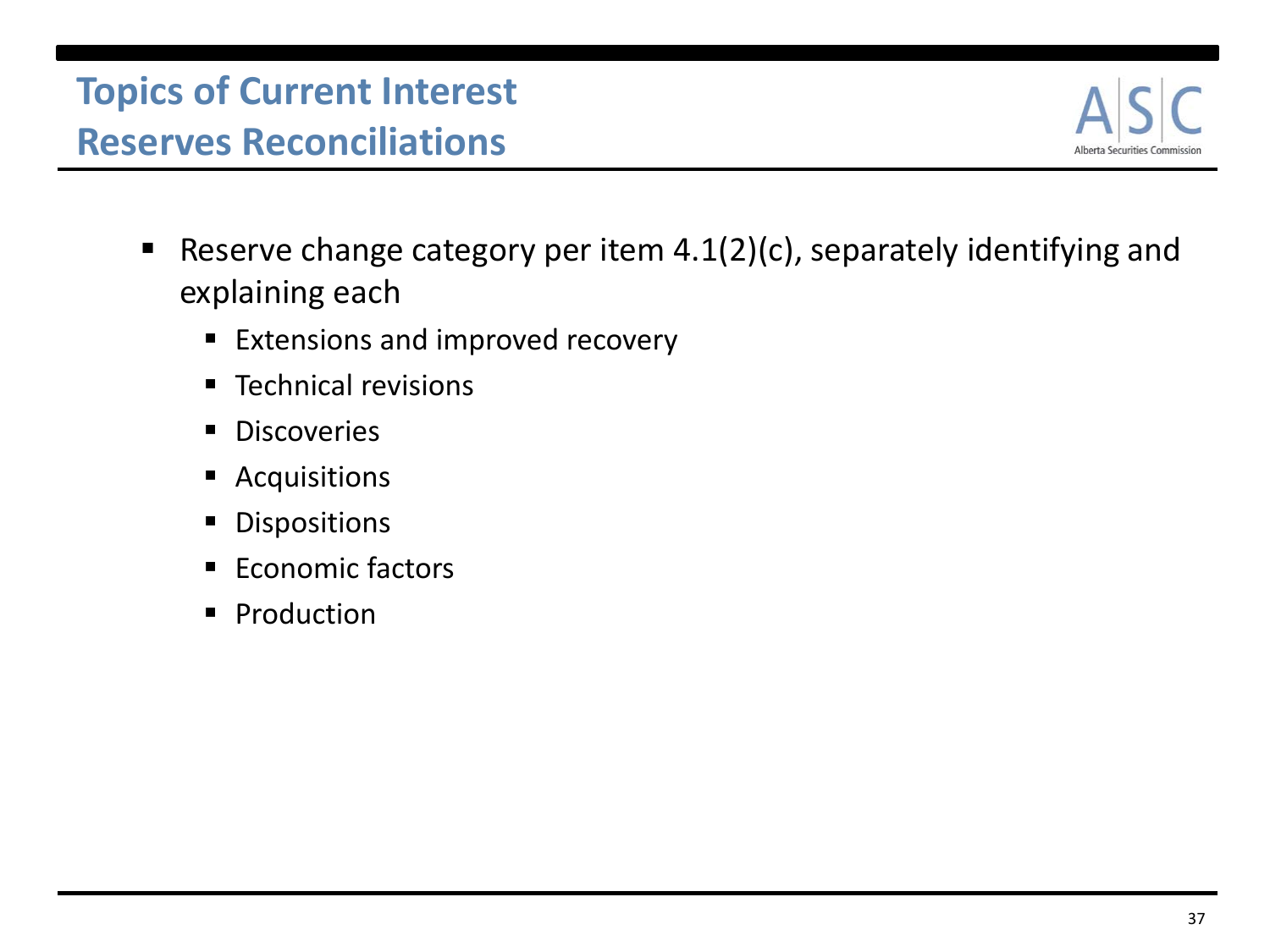

- **Staff concerns include** 
	- Deficient or absent explanations for disclosure in each category
	- Technical revisions incorrectly categorized as extensions and improved recovery, infill drilling and discoveries
		- Changes after initial assignment should be recorded as technical revisions
	- Negative technical revisions for gross proved reserves (in total)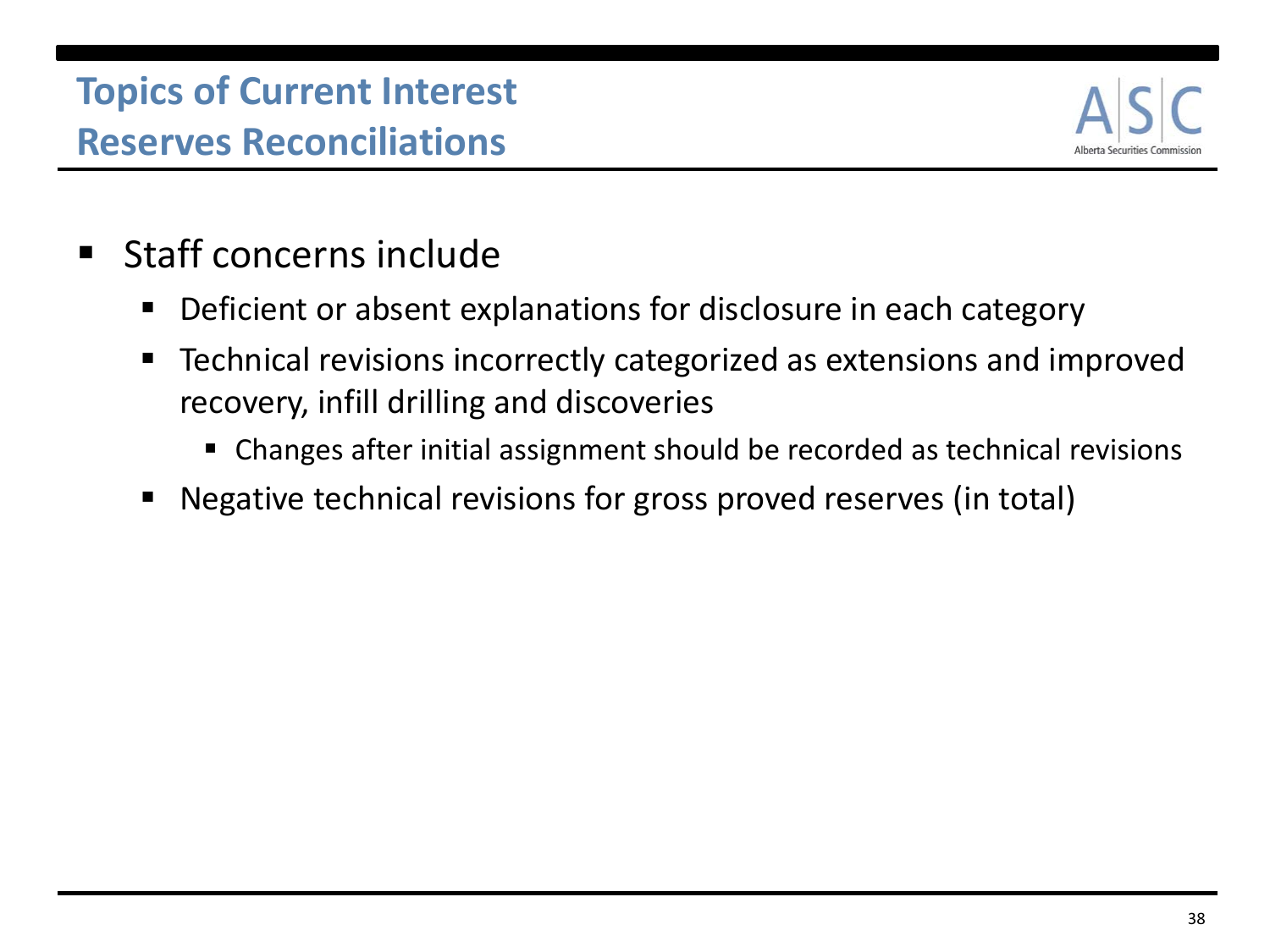

- Per section 7.2 of volume 2 of the COGE Handbook
	- For entities of a similar size, positive revisions should occur in significantly more entities than negative revisions
	- For a large number of entities, aggregate revisions should be positive
	- Aggregate revisions should seldom be negative
	- A positive aggregate revision should follow a negative revision
- Additionally, consider the certainty of proved reserves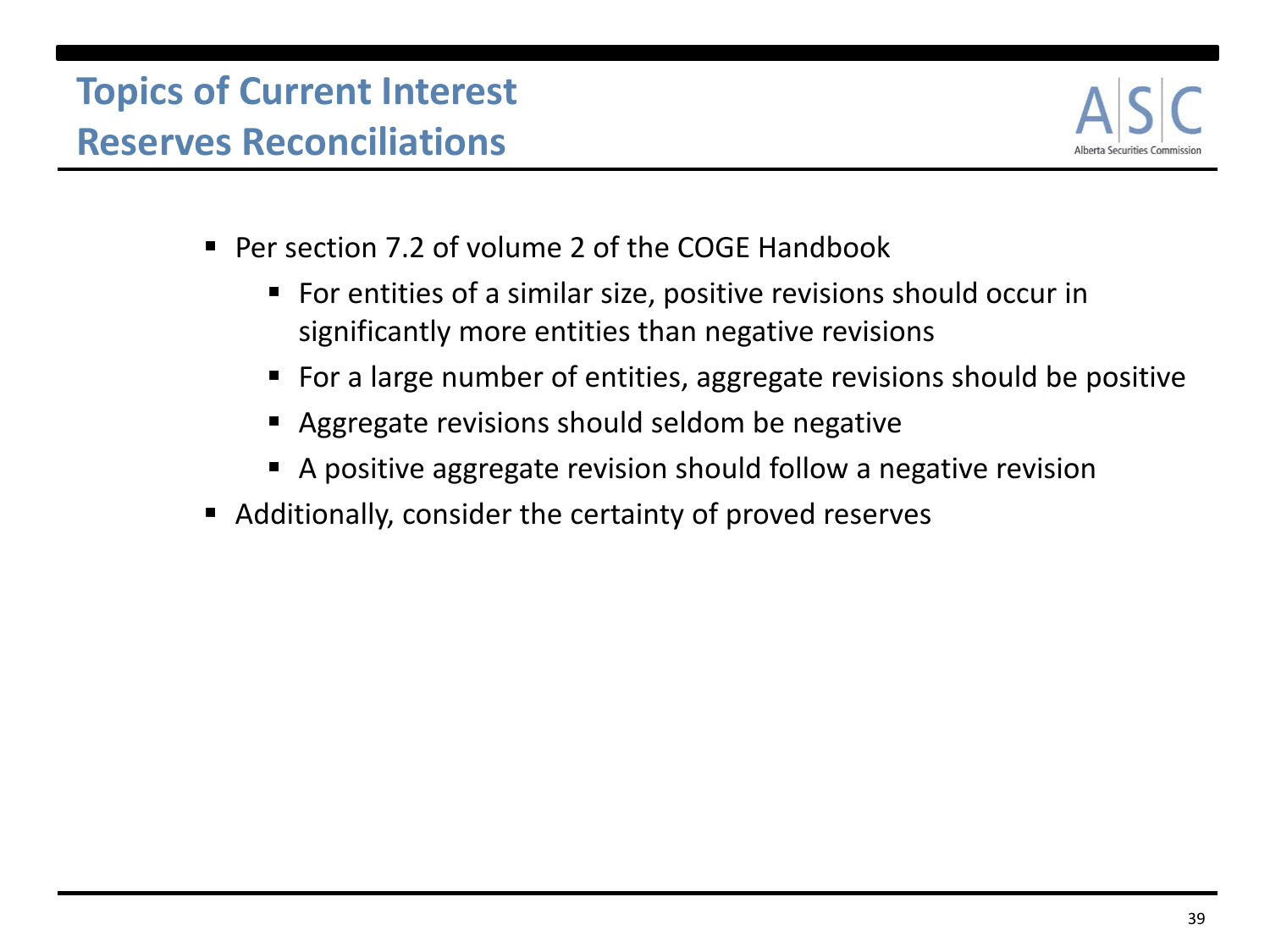#### **Questions and Comments**